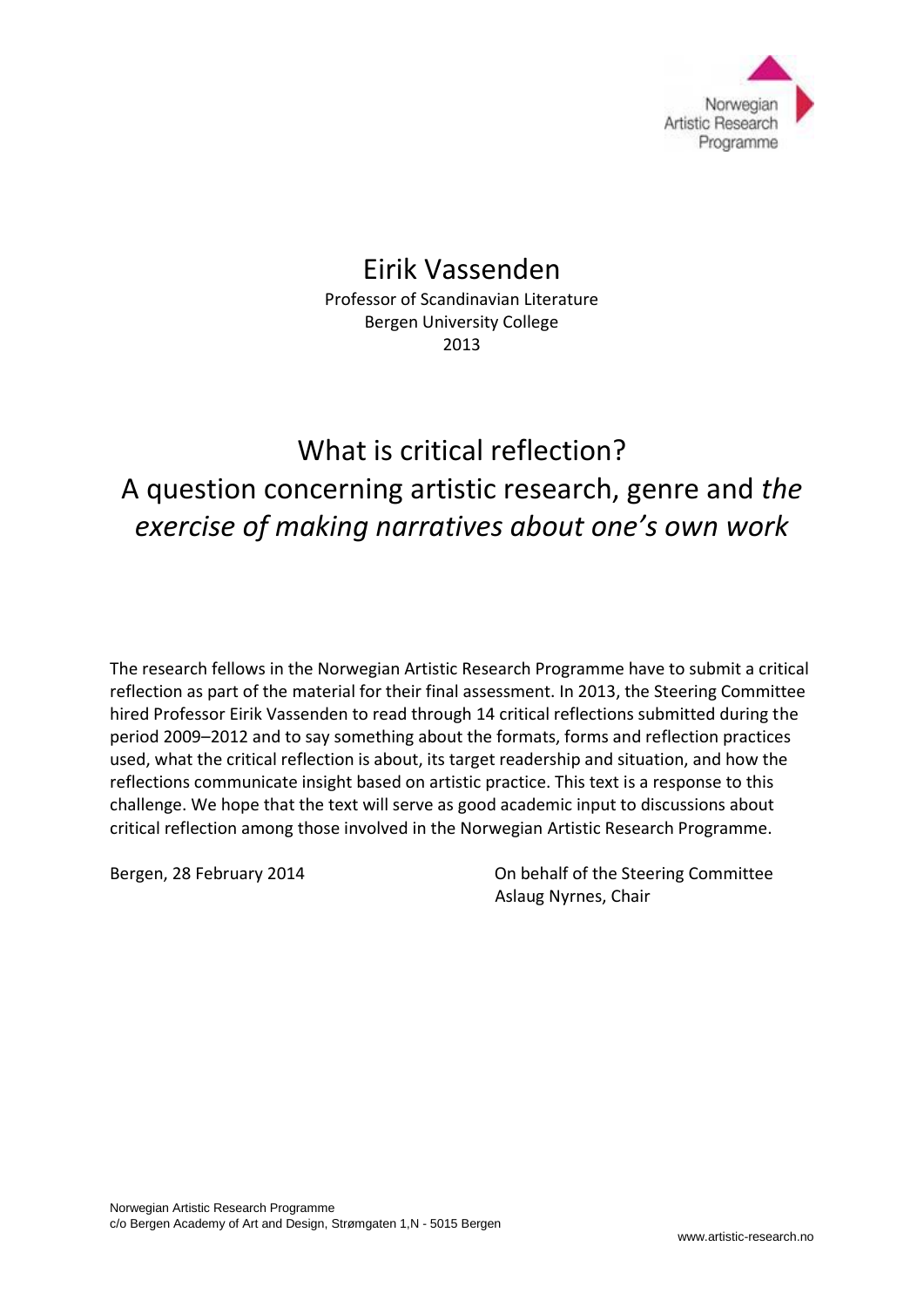# **What is critical reflection? A question concerning artistic research, genre and** *the exercise of making narratives about one's own work*

I am operating in a field where embodied, intuitive knowledge has top priority, and where the word «intellectualization» is often used as a description for something that can be disturbing rather than fruitful for the artistic process. This situation […] has made me worried. (Tone Åse 2012: 15).

Not even a narrow theory of knowledge reading of history would find that art has taught us less skills and knowledge than for example 'science'. Art certainly does not need to be propped up by supposedly scientific terminology in order to legitimise its knowledge value. Research? – All right, and what would that term add to art in terms of knowledge and inquisitiveness? (Magnus William-Olsson 2013: 9–10).

The questions of how to acquire knowledge about and insight into art, artistic experiences and artistic practice is as old as art itself. The concept of *artistic research* is more recent. The objective of the Norwegian Artistic Research Fellowship Programme is 'to initiate and implement Norwegian artistic research projects of high international standard' (from the presentation of the programme). As part of the programme, the research fellows are required to produce a 'critical reflection' in connection with their artistic project. But what should this critical reflection look like? What form should it take, and what kind of knowledge about and insight into artistic work will it represent?

The point of departure for this article consists of a number of texts that all, in different ways, have been categorised as 'critical reflection'. The texts were written by research fellows affiliated to the Norwegian Artistic Research Programme in the period 2009–2012. Another point of departure is the commentator's own position. As a literature scholar, I have worked on different types of artistic and scientific texts, but I have limited knowledge of the different artistic disciplines. I am thereby both an expert and a layman in the field.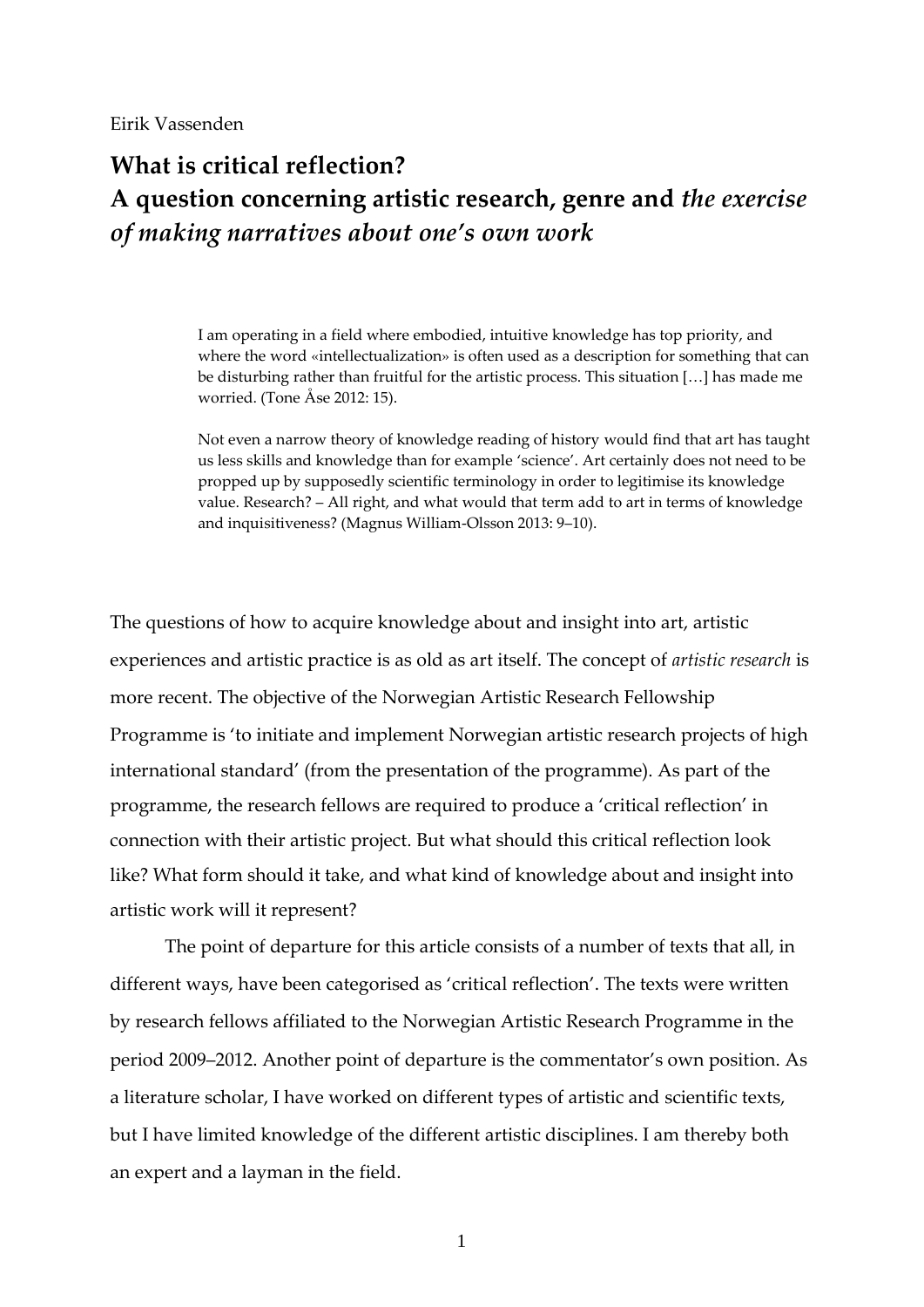The main question that has arisen as a result of my encounter with the 14 texts I have read, is basically: *What is critical reflection?* This question is an either explicit or implicit underlying premise in all the texts – and, in a sense, it also constitutes an important, and often frustrated, subtext: *What – on earth – is critical reflection*? This main question has given rise to several underlying questions: What texts or text types has the Norwegian Artistic Research Fellowship Programme produced? And how do these texts work – what do they *do*? Has the Research Fellowship Programme produced new forms of reflection and knowledge? What value do they have? Has the concept of 'critical reflection' been understood more or less uniformly across different artistic and academic disciplines?

These are the most important general elements I will touch on in the following. In varying degrees of detail, I will discuss the different works that form the textual basis. Before I get to that, I would like to first discuss two fundamental issues that I consider to be of crucial importance. Firstly, it matters that these texts would probably not have existed without external, institutional rules and frameworks. In order to clarify how I myself understand the issues surrounding the potential 'critical reflection' genre, I will then digress to what I see as a fundamental theoretical problem here, namely the question of how experience from artistic work is translated into language, concepts – and reflection. One preliminary observation is that a theoretical vocabulary seems to be missing that could help to clarify what 'critical reflection' could be and should be.

#### **First premise: The rules**

The two most important guidelines to work on the critical reflection are found in the Regulations for the Research Fellowship Programme and the Procedure for Final Assessment, respectively. They both formulate concrete goals for the work and the textual product, and the latter also contains instructions for the committee's assessment work. The description of the critical reflection is detailed, and can be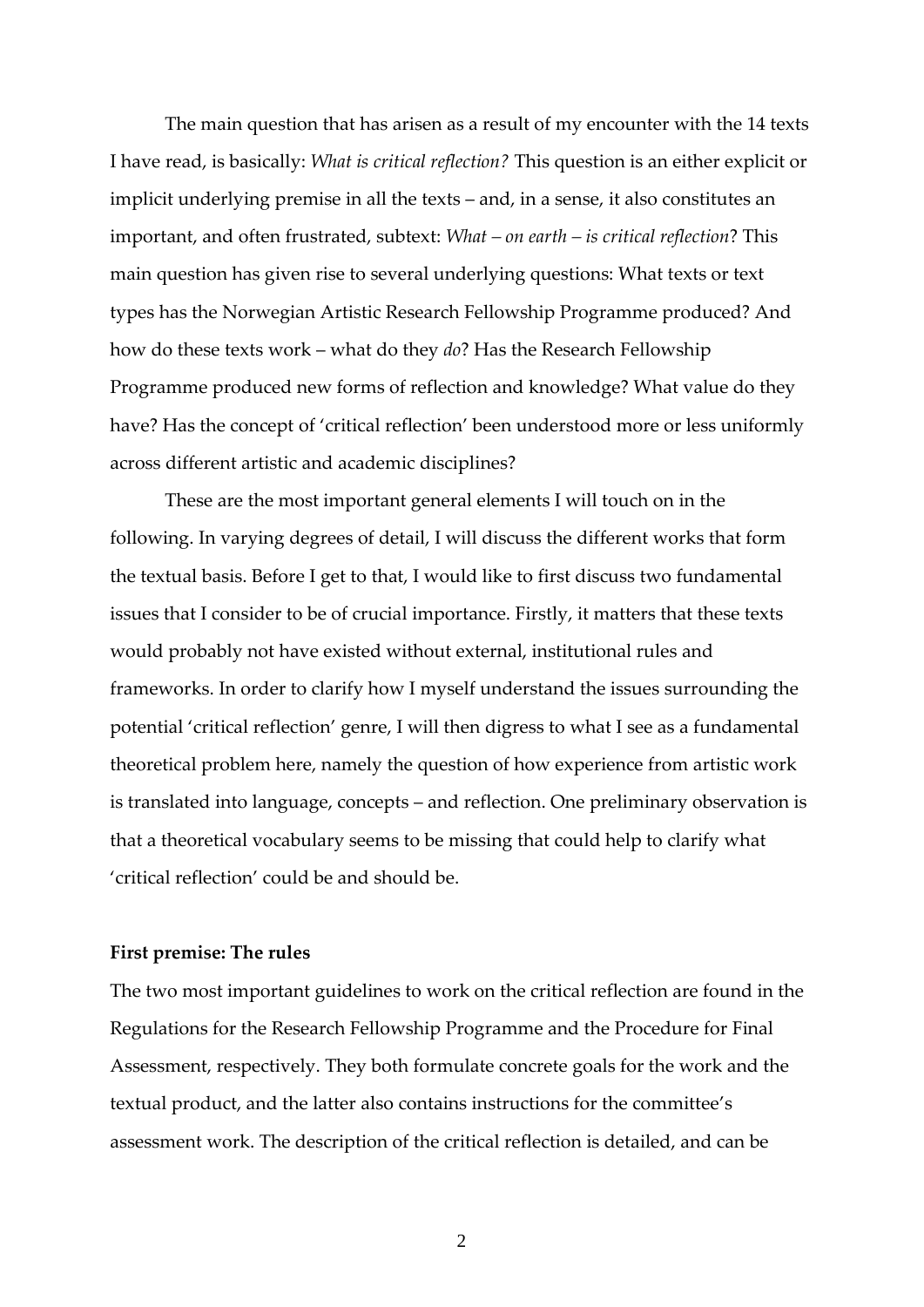regarded as a kind of 'instructions' for the research fellows. Section 5.2 of the Regulations reads as follows:

With regard to the artistic result of the work, the candidate must submit:

- Personal artistic position/work in relation to chosen subject area nationally and internationally;

- How the project contributes to professional development of the subject area; – Critical reflection on the process (artistic choices and turning points, theory applied, dialogue with various networks and the professional environment etc.);

- Critical reflection on results (self-evaluation in perspective of the revised project description). (Regulations for the Research Fellowship Programme, 2009: 4)

All these sub-items underpin the overall objective, but what most closely resembles a description of the format for the critical reflection is the unfortunate choice of verb in the first line: Requesting that a statement be submitted on a number of aspects of the work on the artistic project gives the reflection a narrative slant in which *information* is the dominant mode. The section ends with a brief passage describing the concrete form the work should take: 'The results of the critical reflection shall be available to the public and of a permanent nature. The candidate shall choose the appropriate medium and form. One copy must be made available to the Steering Committee.' The most interesting aspect here is the freedom of choice the candidates are given and how they have used it. It is not unnatural to expect free choice of 'medium and form' to vouch for great variety, particularly since this generation of research fellows has not had any clear model texts for their work. However, as this review will show, this freedom of choice does not always seem to have resulted in *new* forms.

Another key premise is that the texts are intended for *assessment*. They are thus not free reflection texts that are intended for open debate, but a mandatory assignment in a course of studies, to which certain goals and expectations apply. However, these goals and expectations are not very explicitly formulated. The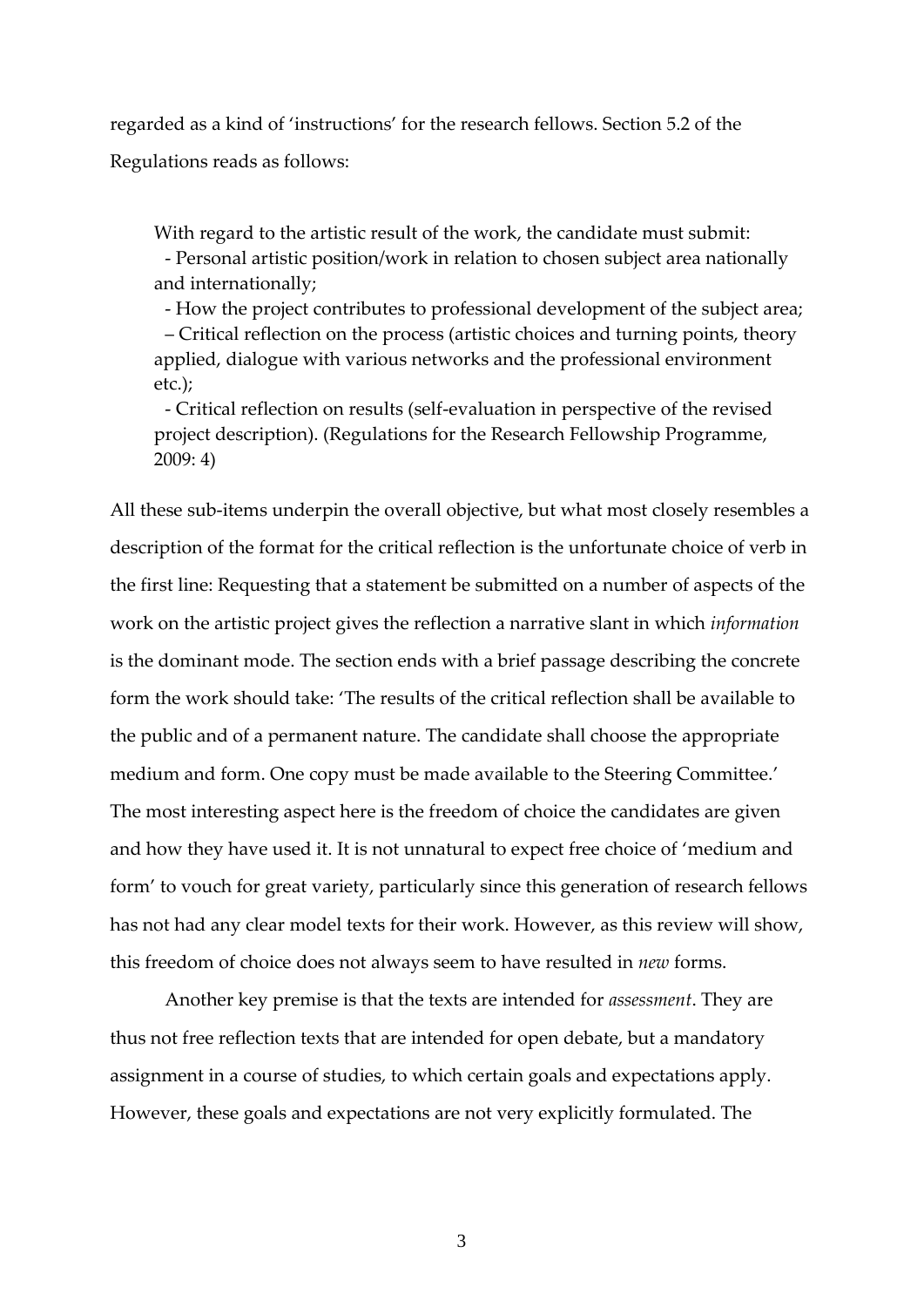Procedure for Final Assessment (under Section 4.4.2 'Critical reflection') reads as follows:

The committee shall *refer to* chosen medium and form and evaluate whether the reflection has found its relevant application in relation to the artistic project.

The committee shall evaluate how the candidate has addressed the demand for critical reflection according to Chapter 2.3, including how the candidate approaches relevant professional discourse and whether the candidate contributes to critical reflection in the subject area.

If the Committee finds that the Critical Reflection does not sufficiently fulfil the requirements in accordance to Chapter 2.3, the Committee may request the Candidate to further develop those parts of the reflection that does not fulfil these requirements. Such a request should be made as an interim report and has to be submitted through the institution. (Procedure for final assessment 2010: 6).

There is thus a potential opening for dialogue-based assessment, which mitigates the impression that the texts are subject to stringent formulaic assessment. Nevertheless, the critical reflection is a *mandatory activity* and a precondition for passing the Research Fellowship Programme. This does not mean that the candidates are not free, but it does, at least hypothetically, impose certain limitations on the candidates in their choice of form, tone and strategy for problematisation: The critical reflection on their own artistic practice, process and results is subject to approval by an external body.

## **Second premise: Articulation**

Even though the candidates are given free choice of 'medium and form', most of the research fellows appear to have a shared understanding that the critical reflection should be a written product. The task is interpreted as producing a reasonably expository text that addresses and problematises selected aspects of the candidate's artistic practice.

The candidates thus face a fundamental problem of articulation, one which most of them also discuss either explicitly or implicitly: How to put into words – in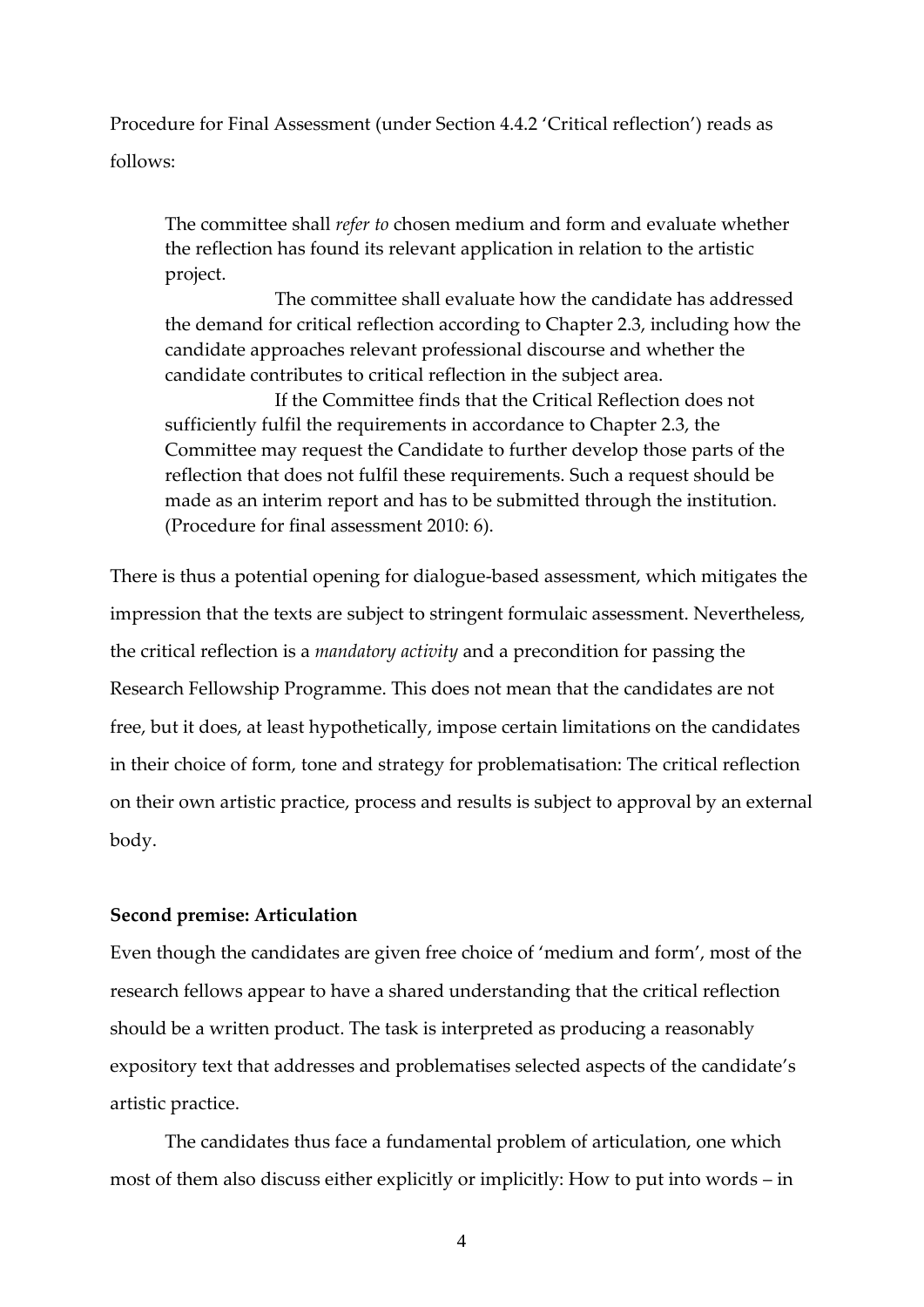recognisable verbal language – the experience of developing an artistic project or doing artistic work? All such attempts at articulation involve the writer endeavouring to find a good and expedient language with which to describe his or her experience, a language that will also make it possible to process this experience theoretically and cognitively. A language that enables not only the sharing of experience, but also discussion and problematisation of the experience, so that the creative practice, filtered through a different medium, also becomes visible to the creative subject. In this perspective, the attempts at articulation are based on an underlying literal interpretation of 'reflection', which can function as a mirror, but also as a contrasting element, making the author aware of what is *not* visible, what is not held up to the mirror.

A good and expedient language for such articulation is created in several ways. It is created by the writer *inventing* it, in that the specific and unique artistic experience is given a precise, unique linguistic form. And it is created by the writer *finding* a suitable or almost suitable language for his or her experience by using various pre-existing language styles, i.e. by the writer entering into discourses that already circulate in the field. Although it has been common to see these discourses as guiding, influencing and, to a certain extent, *capturing* experience, I believe that it is important to envisage the interesting reflection work as taking place in the interaction between the specific experiences and the pre-existing language styles in the field. The existing patterns are numerous and exist at different levels: genre conventions, conventions within each art form, theoretical vocabulary, political and ideological positions, generation-specific ways of thinking, speaking and writing, etc.

Everyone who writes about one art form or another encounters these fundamental issues, but they are probably experienced most strongly in the nonverbal art forms, where the problem of describing and translating is greater than for example in fiction or poetry, where the art form and the comment share the same medium. It is self-evident that it is not always an easy task to put a non-verbal experience into words. And based on the candidates whose work I have read, it is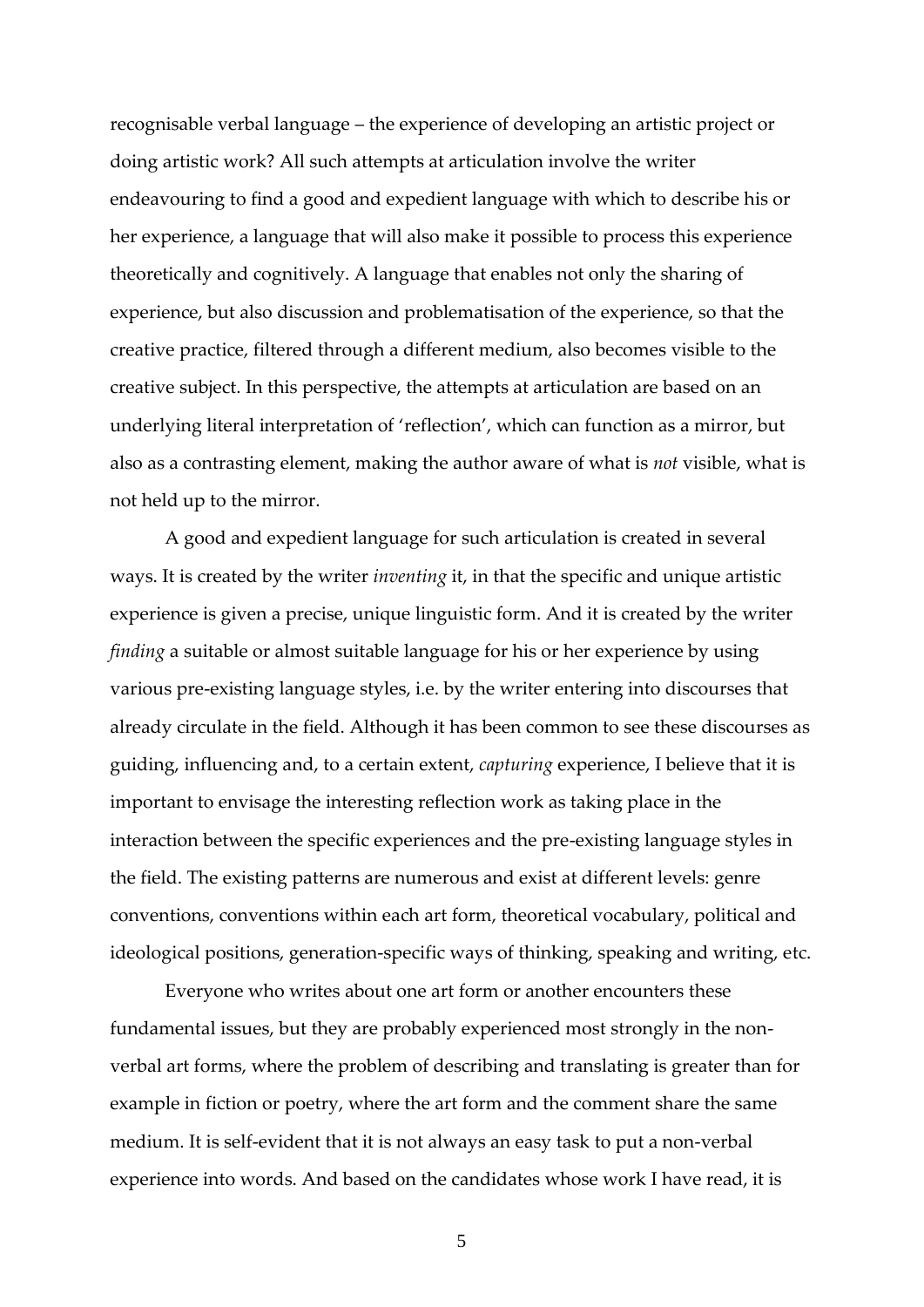also clear that it is not at all easy to find a vocabulary with which to analyse their artistic work. Caroline Slotte, for example, wrote the following:

When writing about my own art, I often get the sense that words and work don't quite match. Like equal magnet poles, they repel one another; as if moved by an invisible force they slide apart. Only by the utmost coercion, and only for short moments at a time, do I ever manage to bring text and work together, surface to surface. And yet, it is right here, in the quest for satisfactory verbal counterparts to the artistic process, that I want to linger. I have sought a voice that truly says what I mean, a voice whose inner timbre I can recognise, the voice of my unarticulated ideas. This has captivated me to the degree that it became one of my central areas of exploration during my time as a research fellow. (Slotte 2011: 11).

The search for a language and a voice that can transpose ideas, thoughts and impressions is not easy. It is nonetheless necessary, and it is one of the most important points in dealing with art and artistic experiences – if the knowledge embodied in art is to be more than just 'tacit' experience, it must also be put into words. This search for a good language for artistic experience and artistic work is not a new phenomenon – scholars have taken a theoretical approach to art and to the understanding of art ever since antiquity.

It has been claimed, controversially, that the art world seems to have developed its own jargon since the end of the 20th century. Alex Rule and David Levine (2012) characterised this internal jargon as 'International Art English': An English that has ceased to be English, but that over the past 25 years has absorbed the movements and articulation practices of the international contemporary art world, and that has thereby become a language style that dominates the work of creating, theorising about and, not least, *selling* art. Rule and Levine have produced several typologies – based, among other things, on extensive frequency analyses – that show how international art English differs from the ordinary written language in the public domain during the same period. That in itself is hardly surprising, since the art public and the general public have neither the same focus nor the same experience. Perhaps the whole idea of an *international art English* can be said to be, as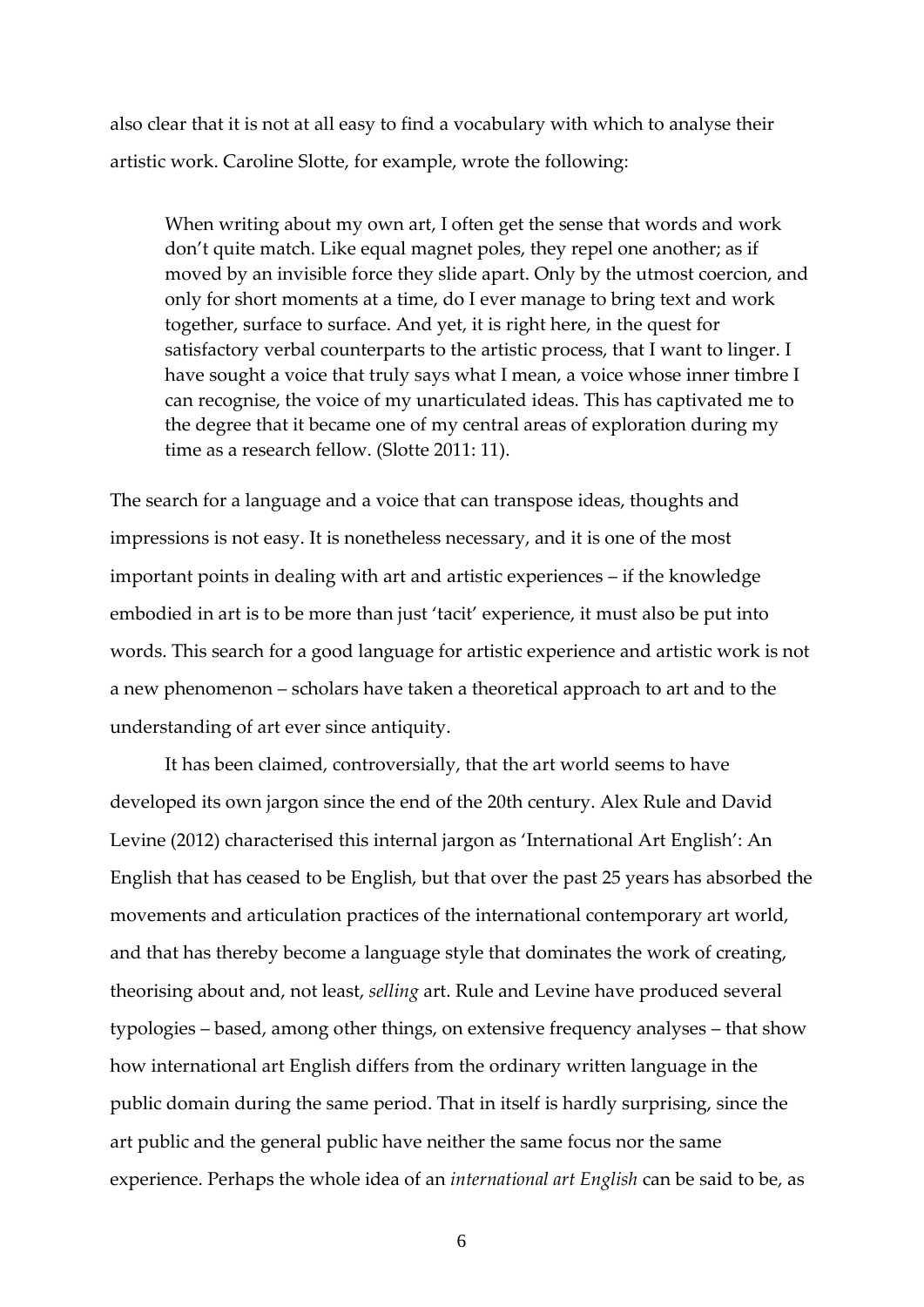the two authors themselves point out, an elaborate joke? There is no doubt, however, that they are right in saying that different worlds of experience and language create their own linguistic spaces, and that they also, over time, stultify into jargon. What started out as linguistic experiments in articulation, become empty phrases and genre conventions. This is true of all specialised language universes: What we see around us today as often comically alienating administrative-instrumental *newspeak* also once began as an attempt to create more precise concepts and specialist language.

It is, in any case, possible to identify different types of dominant language and genre matrices in this material. Some are easily recognisable and resemble other types of texts with a similar institutional basis. Others are more difficult to place, and perhaps therefore also more interesting? We can make a list of what we are dealing with here. The material includes the following reflection texts:

Geir Davidsen: *Wikiphonium. Kritisk refleksjon* (UiT, 2009)

- Trygve Allister Diesen: *On the Nature of Vision and My Personal Vision. A Critical Reflection* (The Norwegian Film School, 2010) + *Being the Director – Maintaining Your Vision while Swimming With Shark*, video essay (The Norwegian Film School, 2010).
- Per Gunnar Eeg-Tverbakk: *Critical reflections on Space for Interference*. (KHiO, 2012)
- Pedro Gómez-Egaña: *15.05.2006 – 21.04.1976 – 19.01.2012* (KHiB, 2012)

Hans Christian Gilje: *Conversations with Spaces* (KHiB, 2009)

- Jostein Gundersen: *Improvisation. Diminutions from 1350 ad. to 1700 ad* (The Grieg Academy, 2009)
- Linda Lien*: Identitetsdesign for geografisk avgrensa område: Den kollektive stadsidentiteten i den personlege merkevarebygginga si tid.* (KHiB, 2011)
- Kjell Rylander: *kontentum. återblick, omformulering, dokument*. (KHiB, 2012)
- Siri Senje: *Imagining for the Screen – the original screenplay as poiesis* (The Norwegian Film School, 2012) + *Sculpting for the Screen – Digital Media Essay* (The Norwegian Film School, 2012)
- Caroline Slotte: *Second Hand Stories. Reflections on the Project* (KHiB, 2011) + *Closer / Närmare* (exhibition catalogue, 2011)
- Sigurd Slåttebrekk: *Chasing the butterfly. Recreating Grieg's 1903 recordings and beyond* (The Norwegian Academy of Music, 2010)
- Håkon Thelin: 'The Story of ZAB….', 'New Techniques New Works', 'Multiphonics on the double bass. An investigation on the development and use of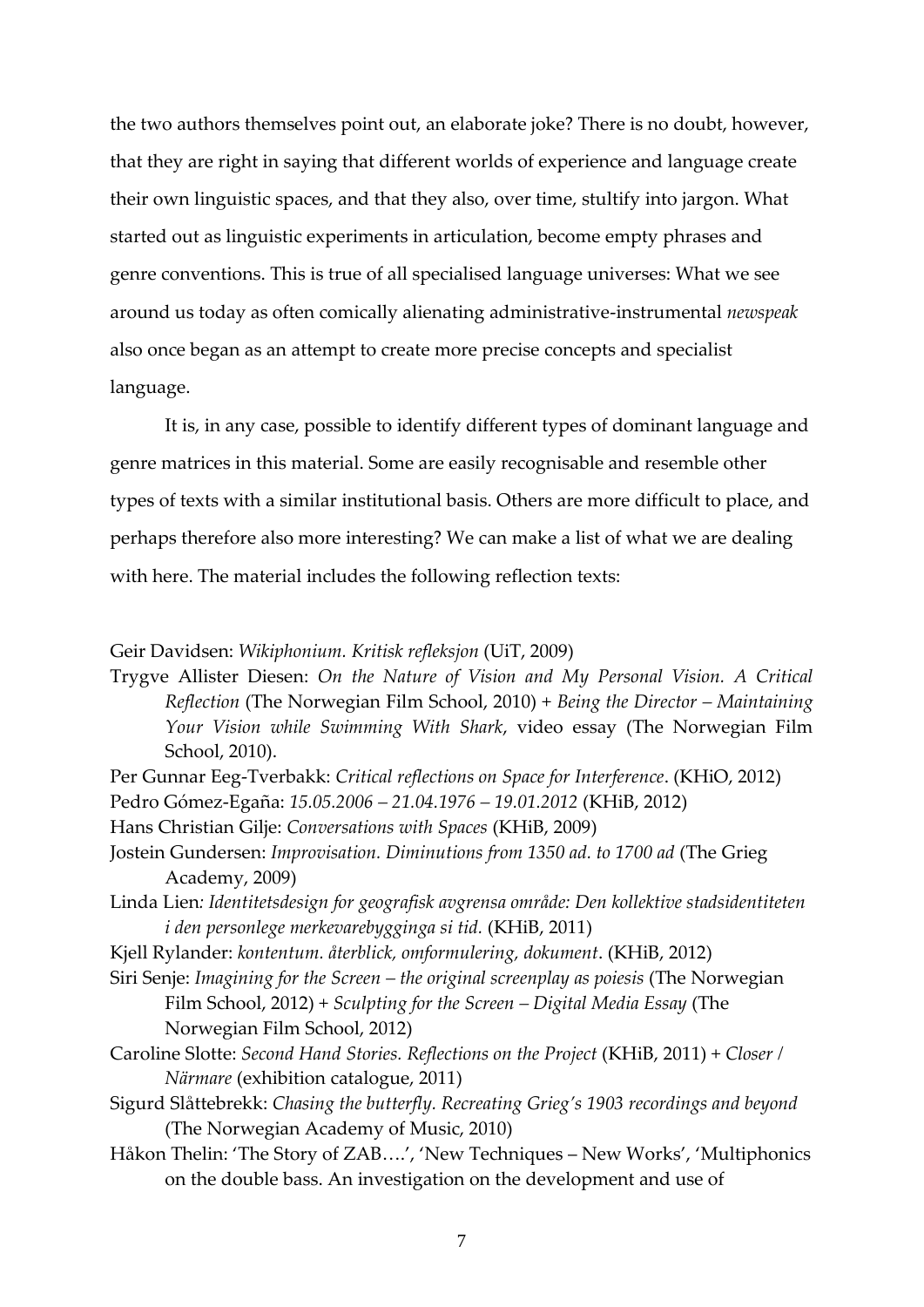multiphonics on the double bass in contemporary music' (The Norwegian Academy of Music, 2011)

- Andreas Aase: *Documentation and reflection, 'Improvisation in Scandinavian traditional guitar'* (NTNU, 2009).
- Tone Åse: *The Voice in the Machine, and the Machine in the Voice now you see me, now you don't. Artistic Research in Voice, live Electronics and improvised Interplay* (NTNU, 2012)

# **The material**

-

The material consists of a heterogeneous set of texts that can be placed in one or more genres: dissertations (Åse, Lien, Eeg-Tverbakk), collections of philosophical / theoretical essays (Gómez-Egaña, Slotte, Rylander), short articles and collections of articles (Gundersen, Thelin), presentation texts, catalogues (Rylander), autobiographical / anecdotal presentations (Gómez-Egaña, Senje, Diesen), answer papers, conclusions / summaries, reports (especially Gundersen, Davidsen and Aase), but they all have elements of this), extended project descriptions and policy input (Senje). Both Senje and Diesen include a video essay as part of their critical reflections, in both cases a documentary, expository film. Senje appears herself as a staged subject, as a talking head and as a voice-over narrator,<sup>1</sup> while an important element in Diesen's video essay is an auto-interview in which research fellow Diesen talks to director Diesen about the artistic vision. One text (Slåttebrekk) is only available as a website, where it is not immediately apparent what is 'critical reflection' and what is a more general presentation of the project and record production (and where the last item in the table of contents in the left-hand column is a 'Buy album' link to the record company).<sup>2</sup>

The majority of the research fellows write in English – and in many cases it is relatively easy to see that it is not their first language. It is tempting to ask how much

<sup>1</sup> In direct dialogue with (and in contrast to) a sequence from Jonze and Altman's *Adaptation*, which is edited in early in the essay: 'God help you if you use voice-over in your work, my friend, God help you! It's flaccid, sloppy writing!'

<sup>2</sup> Davidsen's project was also included or presented as a web post at one point

<sup>(</sup>www.wikiphonium.no), but this part of the project seems to have concluded, and the URL takes the reader straight to the website of the Music Conservatory in Tromsø.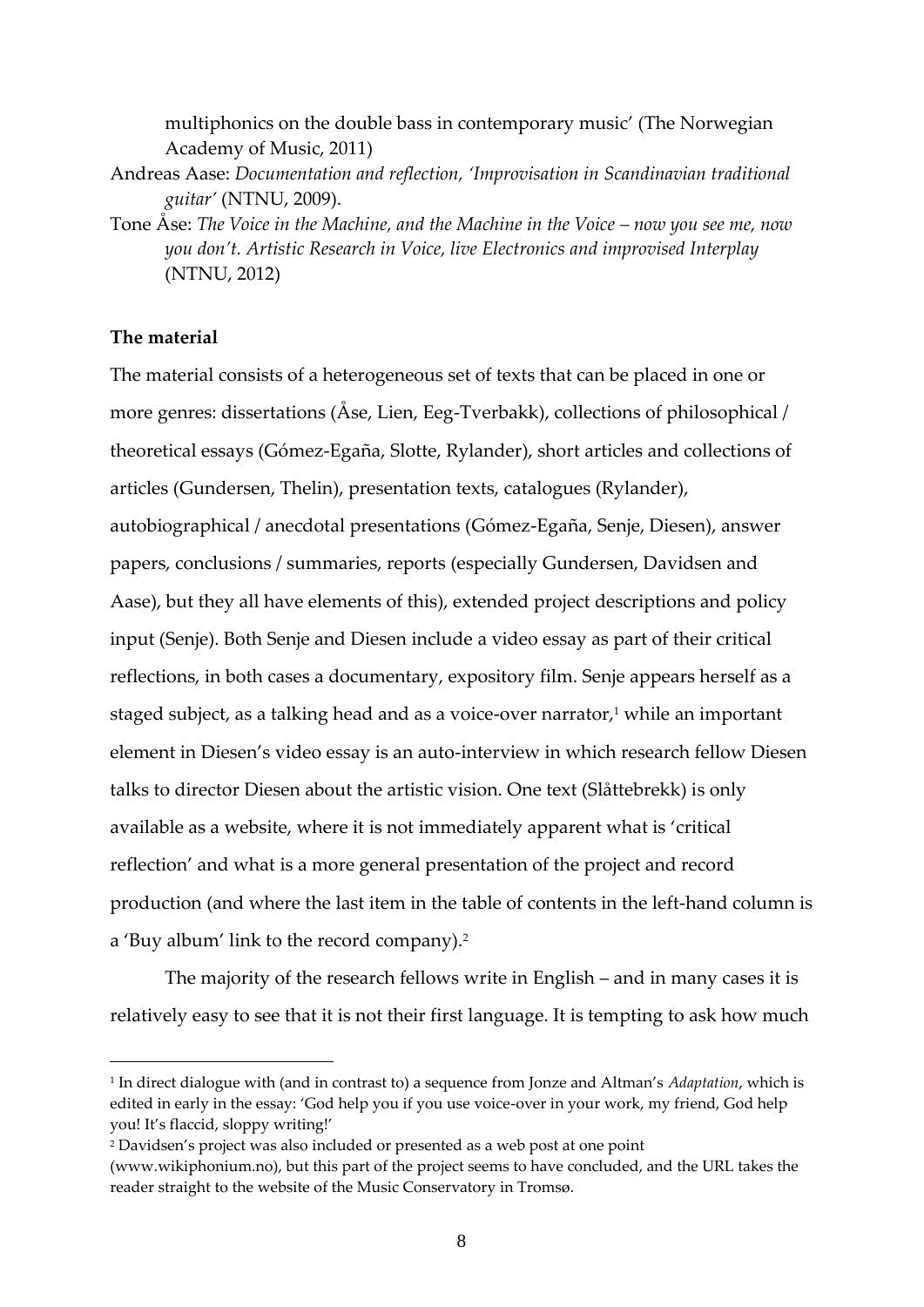articulatory precision has been lost as a result. But this is a trivial and somewhat irrelevant question, particularly if it is a more or less explicit requirement that the programme is international and facilitates mobility etc., so I will not pursue this further, except to point out that one of Rule and Levine's best points is that writers in the international art field seem to tend towards a conceptually limited core vocabulary when ideas and experience are described in a written language that is a second language for most of those involved.

It is interesting to note how, without having to scratch beneath the surface, the different art forms can be said to be grouped in different genres: The musicians are perhaps closest to the traditional scientific genres, while everyone who trained at Bergen Academy of Art and Design has chosen a more open form, in which reflecting on the choice of format seems to be part of the assignment. Siri Senje's text addresses what appears to be an issue at her own institution (the Norwegian Film School), namely the question of whether work on screenplays can be regarded as artistic work. This text is thereby both a work of genre theory and a contribution to a debate on cultural policy. Diesen's written text, which belongs to the same field as Senje's, is a more personal and psychologising text that devotes little attention to institutional matters. His video essay is more detailed on this point, and introduces more voices to the debate about how the clash between the film artist's 'vision' and a commercial production apparatus should be understood. Eeg-Tverbakk's reflection text is definitely the most theoretical and institutionally-grounded text, and, as a reflection on the *place of the curator* in the administration of art projects, Eeg-Tverbakk also enters what we could call an extended field of practice, where the interaction or negotiation space between the involved parties is put into words in different ways.

This breakdown invites speculation. The fact that musicians in particular stick to conventional vocabularies *could* perhaps indicate that the articulation issue has traditionally been especially important in this field. The language used to communicate and manage the experience of music *is* conventionalised – both within and around the art form. Sigurd Slåttebrekk's project of recreating Edvard Grieg's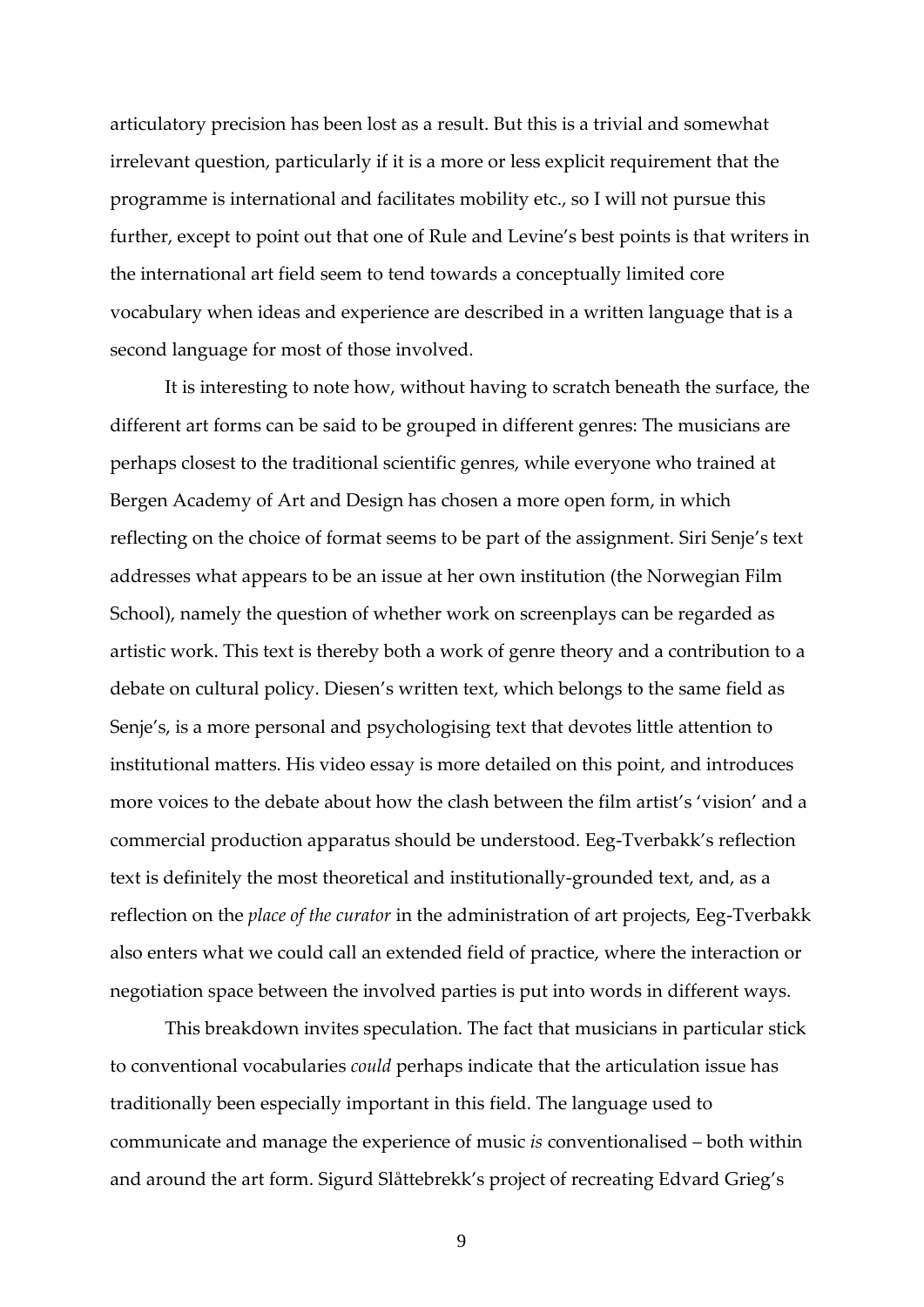recordings largely deals with how *inadequate* the composer's notation language is, and how much is thereby left open to interpretation. Music criticism has thus always been formulaic, and it has always made use of supporting narratives that enable verbalisation by means of analogies or allegories: historical accounts, anecdotes etc. Håkon Thelin, for example, who has submitted three separate texts about related compositional issues and technical issues relating to playing the double bass, uses a music history and biographical presentation of the composer Philippe Boivin as both the introduction to and a substantial part of his presentation in the text about Boivin's composition 'ZAB'. Much of it appears to be based on conversations between Thelin and Boivin, and this also lends the critical reflection an interesting student-master quality, which is followed up in the rest of the text by Thelin attempting to *read and interpret* – sheet by sheet – Boivin's unorthodox notation.

Andreas Aase formulates musical practice in a manner that stands in clear contrast to both a more conventional academic way of thinking and to other more verbal art forms. This also influences the structure of the reflection text, and its function and significance in relation to the artistic and academic context to which his project belongs:

Since I'm required to relate to the discursive sides of my field, I choose to discuss a select few academic texts, but without ambitions to create academic work myself. I don't think performing musicians practice *source critique* in the academic sense either, but gather influences instead, and establish new platforms of expression in a hunter-gatherer process. Consequently, I think I need to meet the demands for *contextualization* not through interdisciplinary theoretical art theory, but rather by naming my musical *influences*, showing what I have borrowed from whom. (Aase 2009: 5).

The opening sentence suggests that it is the *requirements* of the framework that are the occasion for the text (and the reflection work?). In his work on folk music, historical sources and types of performance, he defines reflection work as clearly non-academic, and points to how academic source criticism is replaced by a looser practice based on an idea of relevant 'influences'.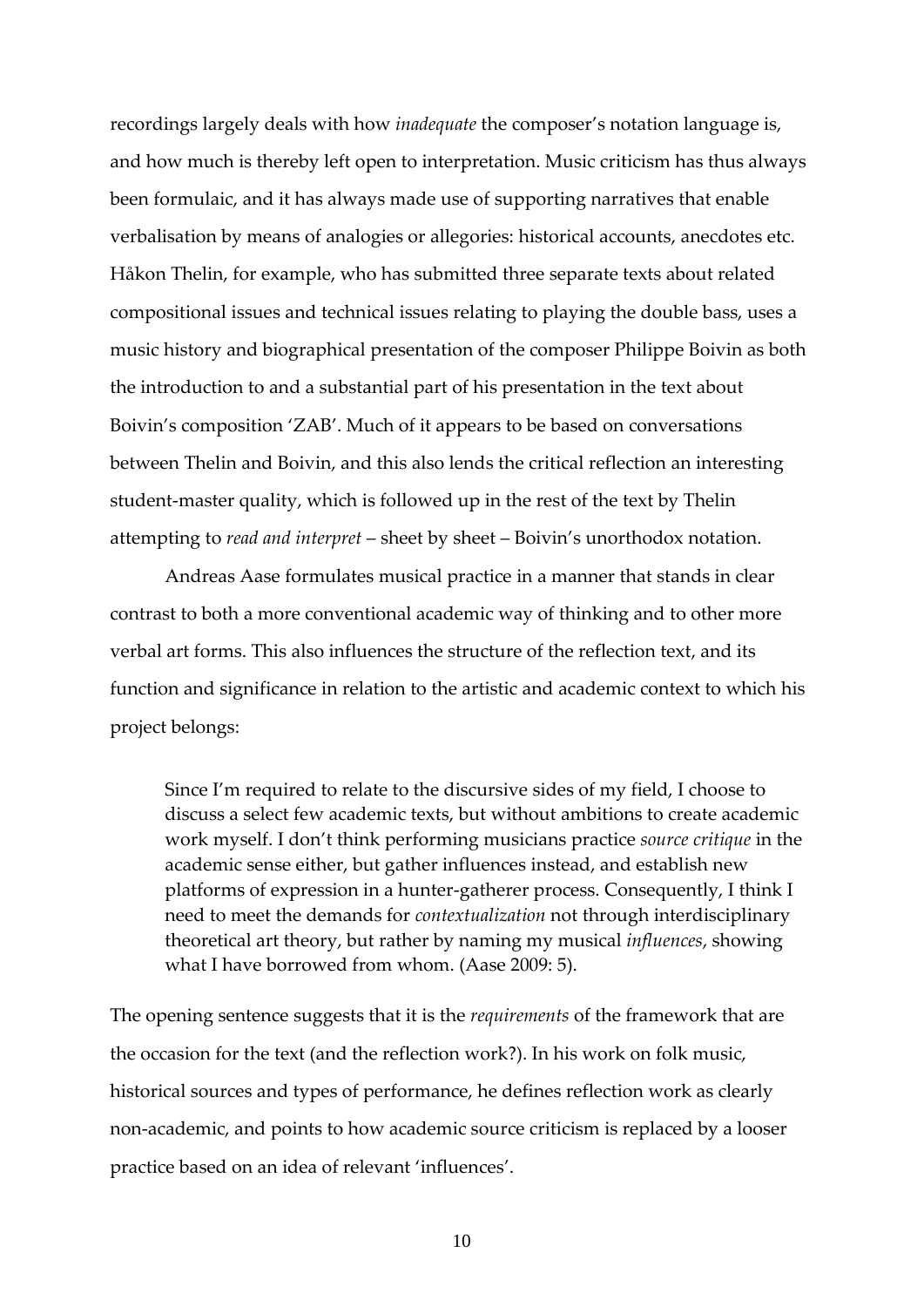This may have to do, however, with the fact that different art forms require different types of work to a varying extent: a musician's primary articulation work takes place through performance and practice, and secondarily in reflection on these activities. Aase exemplifies this by referring to the often cited paradox that a musician's knowledge is *tacit:*

Musicians represent *silent knowledge*. Despite the fact that I write and record these essays, the fact remains that music is something that needs to be *done* in order to be understood. Our way of understanding our field comes into being as what Svein Halvard Jørgensen calls an *action pattern*, and our knowledge is mainly stored in our bodies as intellectual memory, muscle memory and sensitivity based on *experience.* (Aase 2009: 23).

Although this insight in itself represents an important fact, Aase nonetheless goes a long way towards making it a programme – and perhaps thereby also undermining some of the relevance (or validity) of the very genre of 'critical reflection'? This dilemma is characteristic of many texts from the music sector, but we see that the candidates' willingness to address it varies greatly. As I see it, this is more or less the key issue for the vast majority of the research fellows.

Geir Davidsen's reflection text mainly consists of a short summary of 'activities during the period', as it is called in the language of project reporting, and contains little reflection on what lies *within* the artistic process. As he himself comments towards the end:

The personal process of practising is the most difficult thing to document in an appropriate manner. Very many days have been devoted to working on elements at such a highly detailed level that it is impossible to see the work as a whole. This has been absolutely essential. As a performer, you simply cannot concern yourself with trivialities, and when you are in the moment, that is what it is about. That is why, if you were to calculate the number of hours spent on the project, the biggest category would be the hours spent practising at a detailed level. (Davidsen 2009: 28)

The *subject* of the project also involves certain constraints, but it is also inevitable that the willingness to engage in reflection, to embrace it, so to speak, is not evenly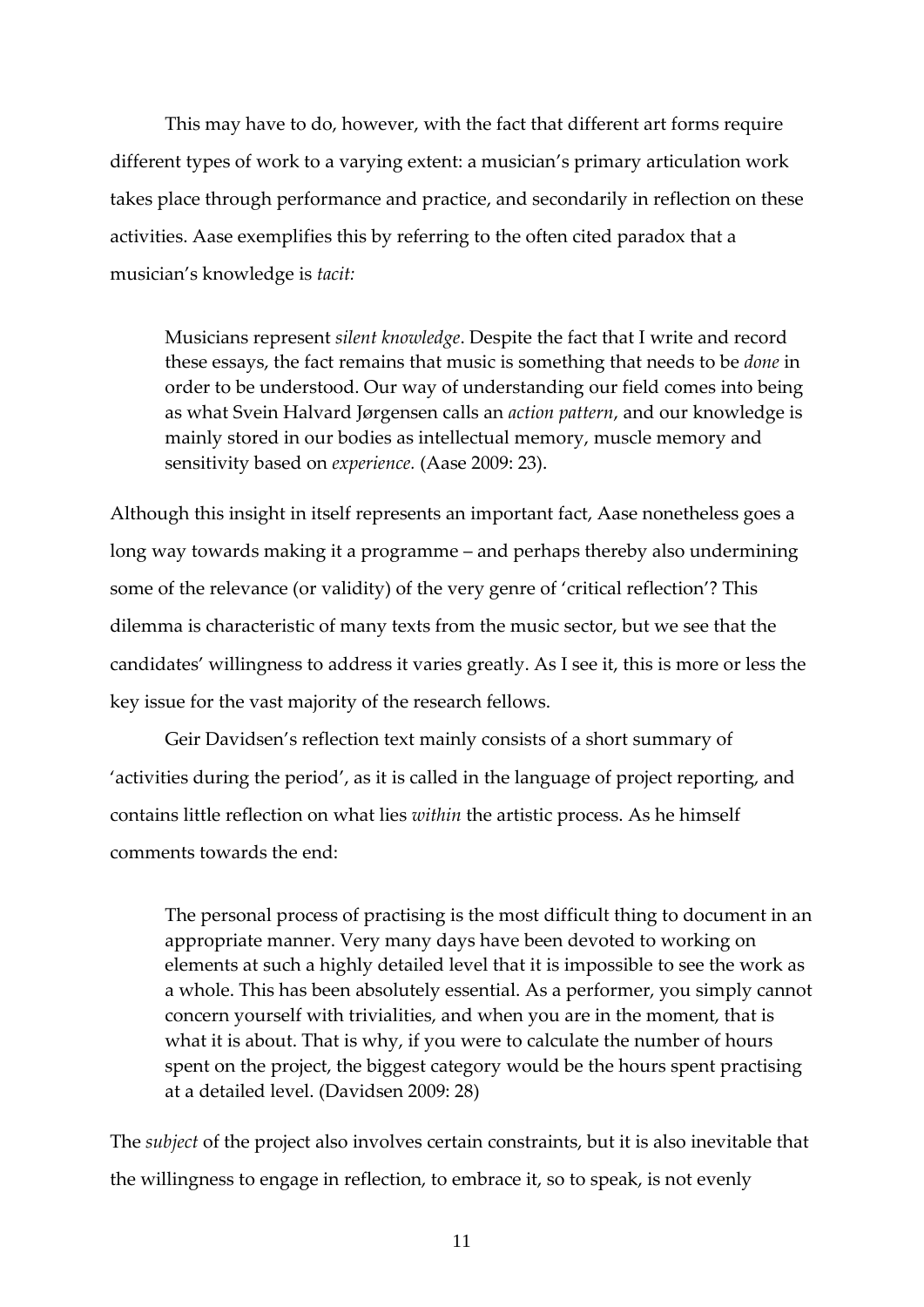distributed between disciplines and individuals. Most of the candidates recognise that the mandate for their critical reflection text requires them to study their own practice from the inside, in what Pedro Gómez-Egaña calls 'the exercise of making narratives about one's own work'. There nevertheless seems to be some disagreement about how thorough this investigation should be, and not least about what approach and form will be expedient. Interestingly, Caroline Slotte, who is one of the writers who goes furthest in testing the format, interprets the task as being about producing a text that is very closely linked to the artistic work, in a possible genre that she calls 'close writing':

The project's development of knowledge is to be found primarily within, or in direct proximity with, the actual artistic work. This is something I aim to make visible through a close scrutiny of my own work process. I see great potential in this form of «close» writing. On the strength of the artist's position, he or she opens up an entirely new source of knowledge. He or she provides a voice from within – a peephole into the creative process. (Slotte 2011: 7).

While the allusion to the established method of 'close reading' in literary studies may or may not be intended, Slotte does appear to have attempted to build her own linguistic space for her critical reflection instead of sticking slavishly to the existing genres. In a similarly tentative tone, Kjell Rylander remains open to the possibility that critical reflection could, hypothetically, step outside of verbal language altogether (but goes no further than to ask):

I have chosen to see the reflective part as a material that can be processed and shown in different channels. I have tried to find a form that is based on artistic terms, and I have therefore made it visual and three-dimensional. I have wanted to make it an integral part of the exhibition, made it a sculpture, but the question remains: Can artistic reflection be carried out and presented as art? This is an idea, and I content myself with posing the question. (Rylander 2012: 16).

The conflict between verbal and visual-plastic articulation described here is nevertheless an important theme for Rylander (as it is for Slotte). Another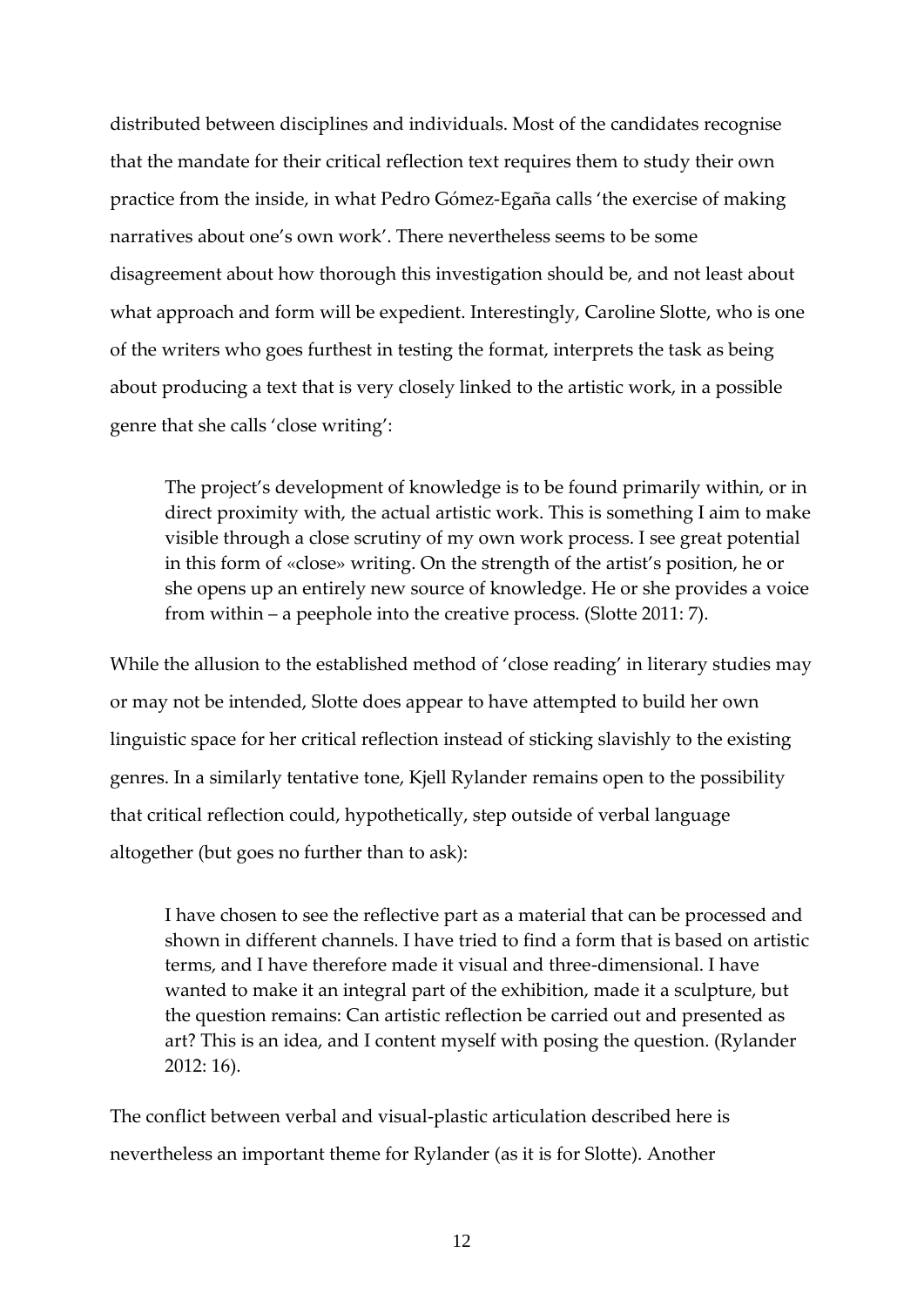characteristic these two ceramicists<sup>3</sup> share is an interest not just in materiality and the material's almost *archival* properties, but also a striking willingness to try out possibilities in their reflection language. When Rylander writes about 'deconstruction and reconstruction' in his work on different ceramic textures and readymades, this also applies to his own reflection text: 'It is necessary to both take apart and build up in order to grasp existence, they give different kinds of understanding of one and the same physical reality.' (24). His own writing can also be subjected to this form of fundamental constructive *analysis*. It is also interesting that Rylander's reflection text moves away from a conventional account, a traditional narrative, towards a more disconnected and anecdotal form – in line with the insight he achieves towards the end of the text, when he concludes by summing up the key developments in his own art:

Less narrative Less holistic objects/more fragments More unifying More installation More mixing of materials More complex More methodical (Rylander 2012: 37).

If this exchange between artistic practice and reflection text were to be taken literally, we could perhaps envisage an even greater degree of consistency on this point. Would we then be faced with a *text* at all? What possibilities for critical reflection could we see being offered by more experimentation with the format?

## **Format and forms**

-

I have already touched on how the texts fit in genre-wise. There is reason to investigate this in more depth, however, because superficial genre does not seems to be the only thing governing these reflection texts. Some underlying ways of

<sup>3</sup> In the same project and project group, Creating Art Value.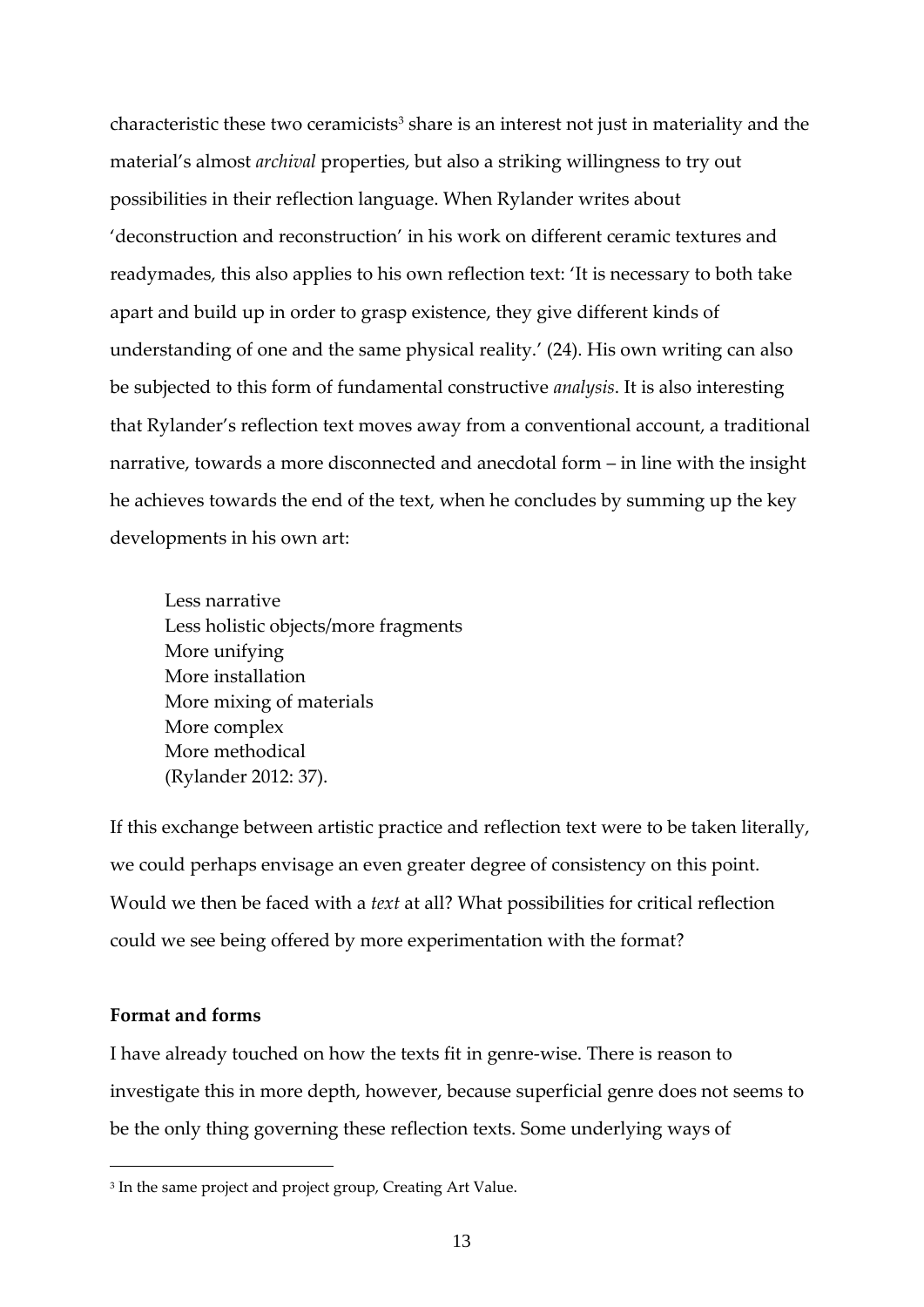structuring experience and knowledge also come into play. We could take Gómez-Egaña's example and call them *narratives*.

The narrative that governs most texts is undoubtedly *biographical* presentation. Several of the texts are structured as biographical presentations of either a) the author's whole career in the art field, or b) the project period viewed as a chapter in the story of a life. The artist's own experiences and history have a central place in this version, of which the texts by Åse, Senje, Diesen, Gómez-Egaña and Davidsen are good examples, but which is also present in all the other texts. Within this basic framework, the completed projects are situated in relation to an artistic practice and a lifeworld, but also in relation to a concrete, technical history: For example, most of the musicians include their *instrument history* in such a biographical context. Some of the texts also develop a constructive project narrative, in which the conclusion seems to mimic the (more or less formatted) narrative of the writer's own practice. Trygve Allister Diesen has given his written reflection text, and the discussion about the relationship between director and personal vision, a suitably happy ending:

What I am saying is that the very fact that I asked the questions I did in my application, is telling of the fact why I felt the need to. In screenwriting we talk about needs and wants. I will argue that my want was to become «better, bolder», but that my need was to stop trying so hard, to relax that ambition, find a personal core, a personal footing, even a vision. I do believe that this research project has helped in that respect. I have gained a greater understanding of how I work, and why. And that will shape my future choices, and at least make them more informed. (Diesen 2010a: 28).

Here, however, the value of the critical reflection seems to be more the director's personal development than a specific professional insight. The video essay part of the critical reflection is far more thorough and nuanced, and it is not as strongly characterised by a linear narrative. We find a similar, but more developed variation of the same narrative in Senje's reflection. Her twofold reflection text tells the reader a personal biographical story about the project, where a central premise for film production, namely teamwork, is challenged. Is the creative work of developing a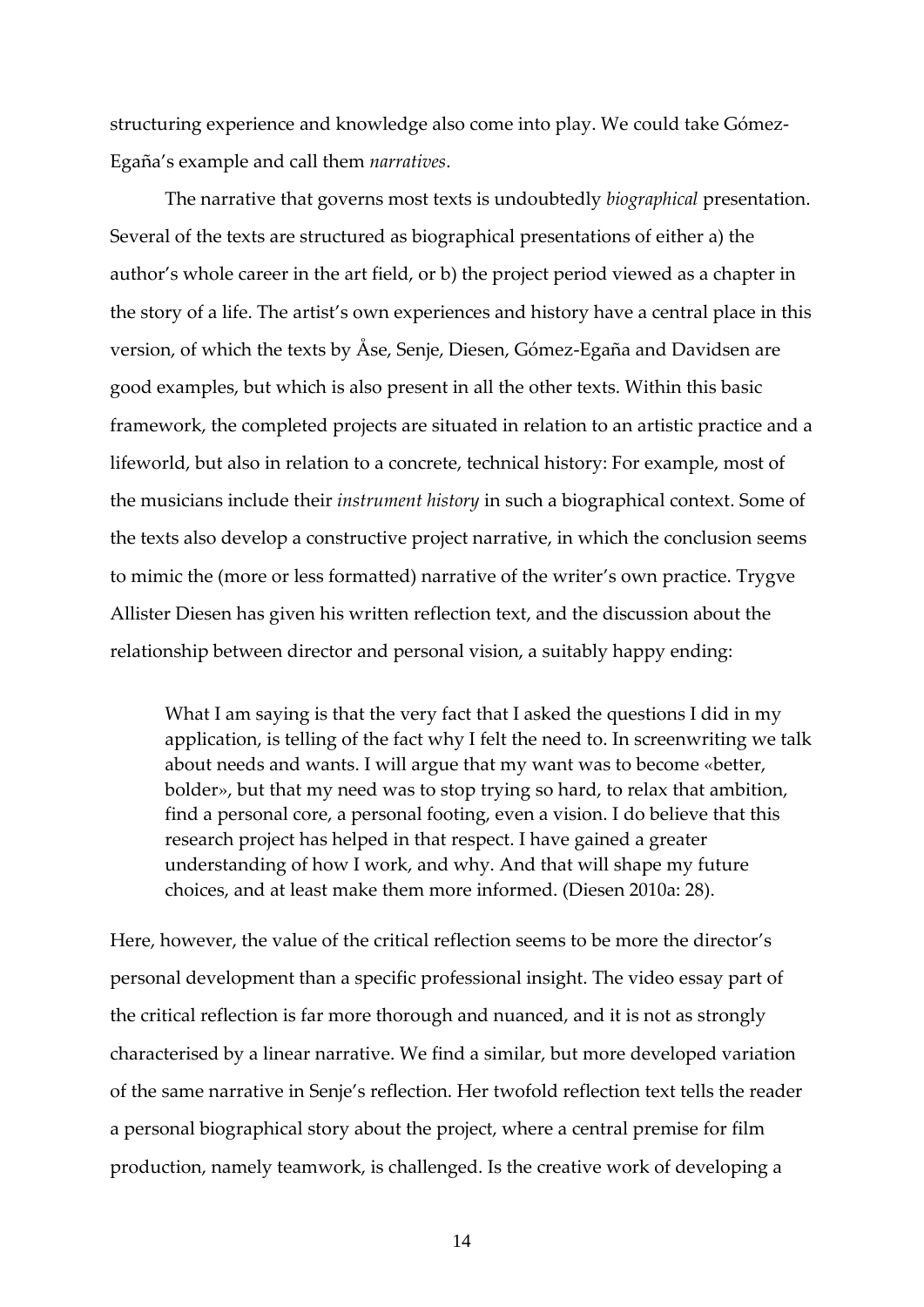screenplay not an individual, creative, artistic work? While the written reflection text is a matter-of-factly description of the search for a 'personal voice' in the work on the screenplay, the video essay is a *staged* version of the same story, but couched in a visual and editing language that takes us to a different place than the reasoned dissertation text, and where Senje is – or plays – both the main character and the critical documentary maker.

Another important narrative, which overlaps with the biographical form, is the *diary format.* This format is less rigidly structured than biographical presentation, and it consists to a certain extent of listing and registration, not unlike a collage at times. At the same time, however, this format provides a fairly direct insight into both the process and production, since a lot of material is presented with little organisation of the surrounding text.

A third narrative, which also intermingles with the two mentioned above, is the *report form*. It has a clearer structure than the diary format, but is also more *distanced* than the biographical narrative. Could it be that the framework for the course of studies<sup>4</sup> leads to reporting becoming part of the critical reflection, and thereby contributes to reducing freedom of choice and the possibility of choosing formats and forms that suit the specific artistic research that is carried out? *Evaluation* is a variation on the report form, and Linda Lien's text about visual identity and 'the role of the designer in local development processes' clearly has elements of this variant. Lien's critical reflection forms part of an ethnographic-anthropological exploration of the interaction between the arts and (local) democracy, and deals in part with whether the project implementation was a success.

The three basic narratives I have described above are all *linear* and proceed from one thing to another, thus unfolding along a single temporal axis. This could entail limitations. Although these different narratives are present to a greater or

-

<sup>4</sup> I am thinking here about how the Research Fellowship Programme is organised as a project structure, where the overarching narrative is the same as for most types of projects: From an *application* with a *project description*, via the *implementation phase* with continuous *reporting* to the *result*, and, finally, an *evaluation*.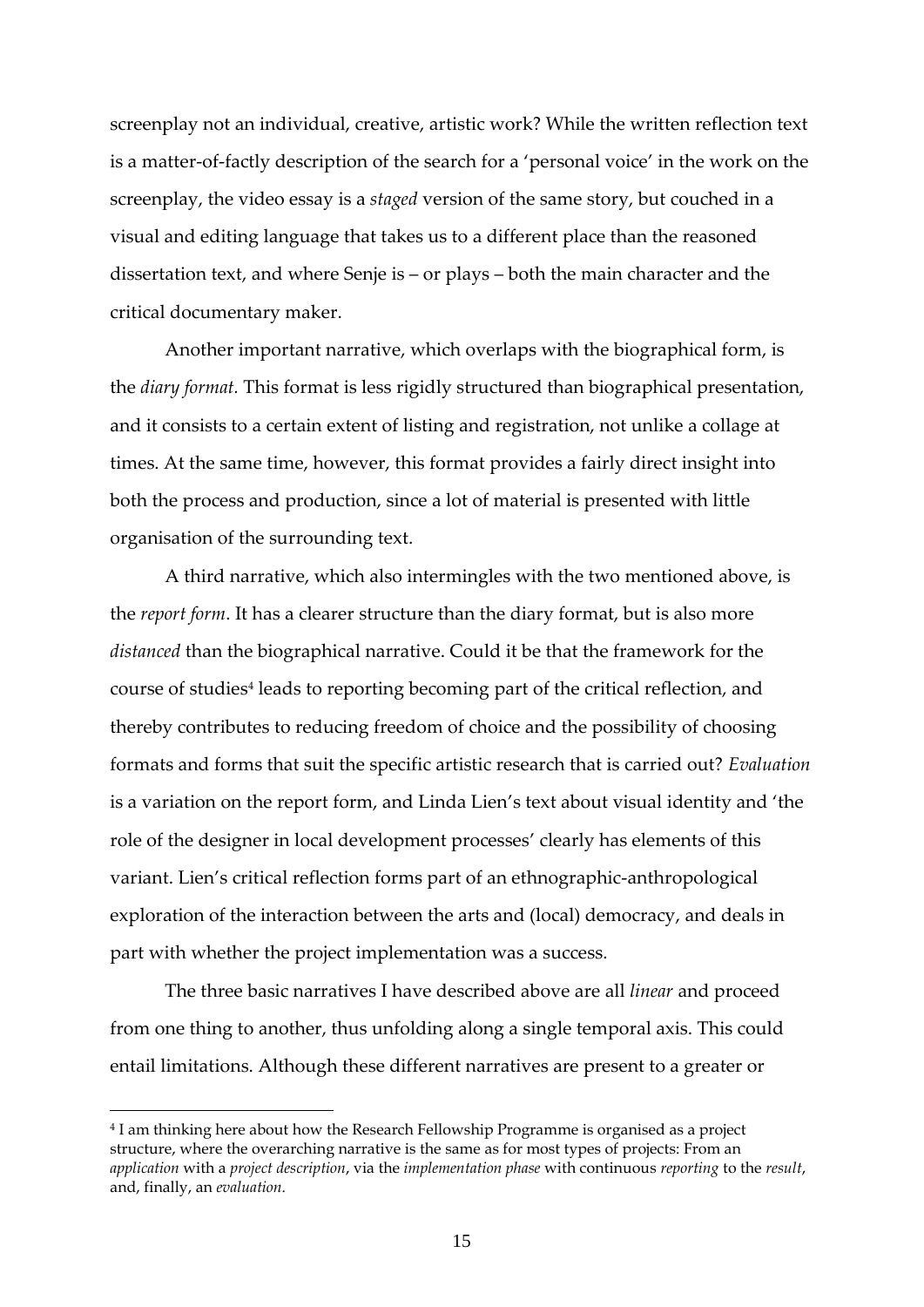lesser extent in all the texts, there is nevertheless another – expected – characteristic that most of the texts share, namely an expository model in which the *presentation* of examples is followed by a *commentary* that interprets and explains them. This is also the basic model for most types of research in the humanities in general. The fundamental difference is probably that, in this context, the researcher is on both sides – researching himself and his own practice. This means that the researcher loses what a philologist specialising in antique languages get for nothing, for example when interpreting illegible Greek fragments, namely *distance*. Distance is an unconditional interpretative advantage, because distance makes it easier to categorise and to see what stands out. But a lack of distance also enables a form of insight into the artistic process and the nature of artistic production that traditional research cannot come close to through post-hoc analysis of the work. Therefore, the distance between the presentation of examples and the commentary cannot be too great – in my opinion, it is precisely this interaction, the movements within this field, that is the *locus* of critical reflection. How the different candidates have organised this locus and negotiated the distance between their own work and their perspective on their own work varies, although, superficially, the approach or model remains the same for all of them.

The candidates' understanding of the task obviously differs greatly in visual and typographical terms. Several candidates (particularly Slotte and Lien) have submitted complete 'book products', while the work of the candidates from NTNU (post-2010) has been published within the institution's conventional PhD format. Most of the texts, however, are simple text files and printouts. Slåttebrekk's text is an online presentation that is not at all easy to navigate, and where the dividing line between pure presentation and critical discussion of the artistic project is unclear.<sup>5</sup>

-

<sup>5</sup> However, it must be added that the web design makes the presentation of the (very) many musical examples accessible, and it functions well compared to an alternative solution of printed text with attached sound files in various digital formats.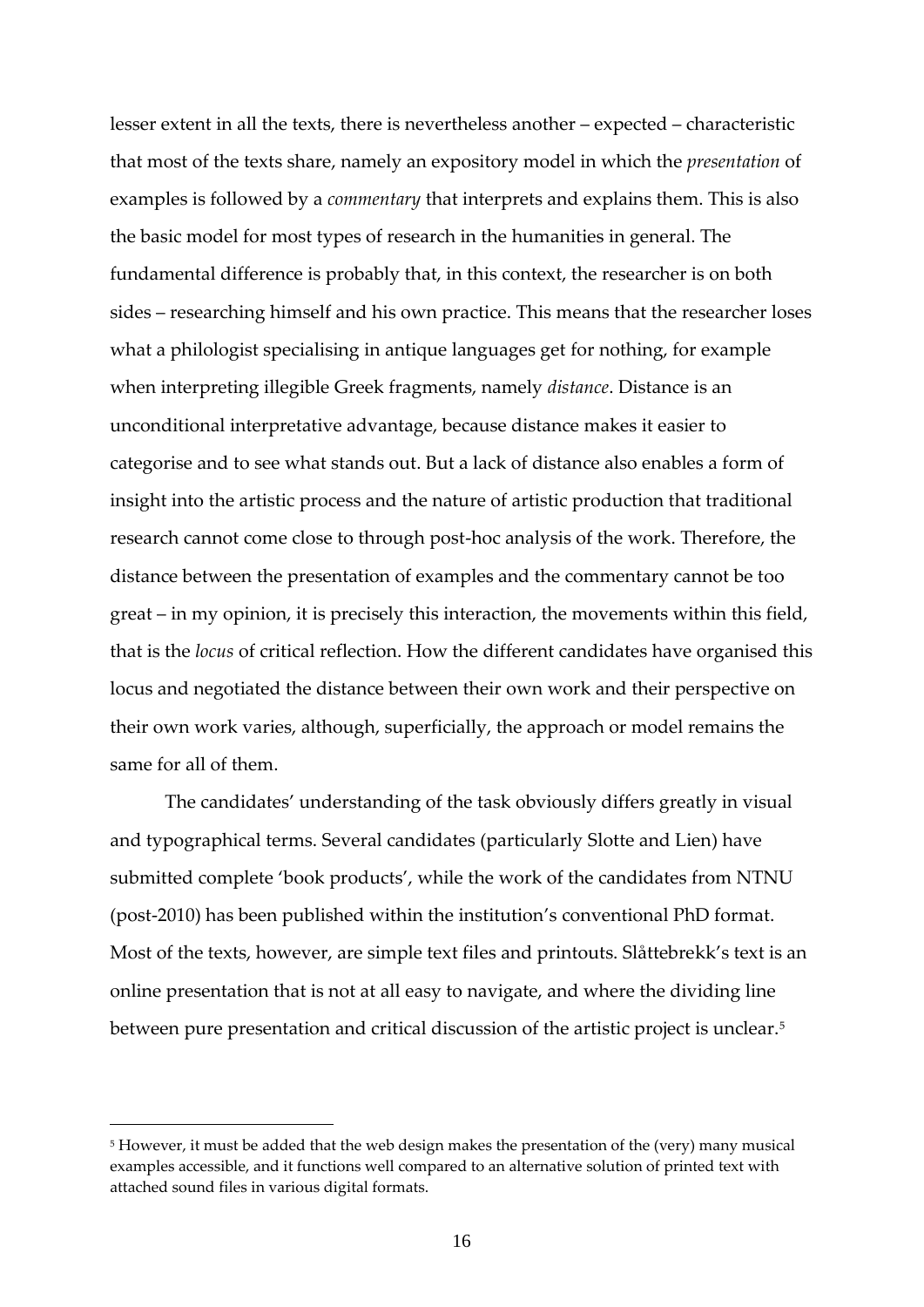#### **Science, research or something completely different?**

The ambiguity regarding what the genre 'critical reflection' entails or requires seems to create both opportunities and problems. One fundamental question seems to be of a textual pedagogical nature related to instructing the reader: How to present a critical reflection on a project that the reader knows or does not know? How to present the artistic research *in* the critical reflection text? Most of the texts I have read solve this problem by *showing*, referring to, quoting or including various aspects of the artistic work in the critical reflection. This showing side of the critical reflection is set out as a principle of text composition in H. C. Gilje's description of this own text:

A critical reflection can take many forms. For me it has been important to include different types of text material from work diaries, blog posts and catalogue texts. However, the main body of the text was written during the last months of the research fellowship. I have also decided to include extensive visual material, not only as illustrations to the text, but more as a complement to the written material. (Gilje 2009: 7).

Here, two types of premises for structuring the text are described: One is a compilatory, collecting impulse, the other a summarising, concluding and closing impulse.

In his case, they both bring the text closer to an open, unorganised report presenting the work of developing different types of tools, the technical aspect of artistic work. Several of the candidates have focused on this part of the project, and it could be interesting in this context to focus on the relationship between the craftsmanship (technical) aspect and the aesthetic and theoretical aspect of the critical reflection. What requirements should apply here? Are the development and description of technical tools, for example software, sufficiently profound in this context? Or we could put the question differently: Why not? Do we expect the critical reflection to probe the artistic practice and put its core experiences into words, and, so to speak, develop a special new language? The majority of the reflection texts that I have read 'borrow' their voice and language from different sources, and some of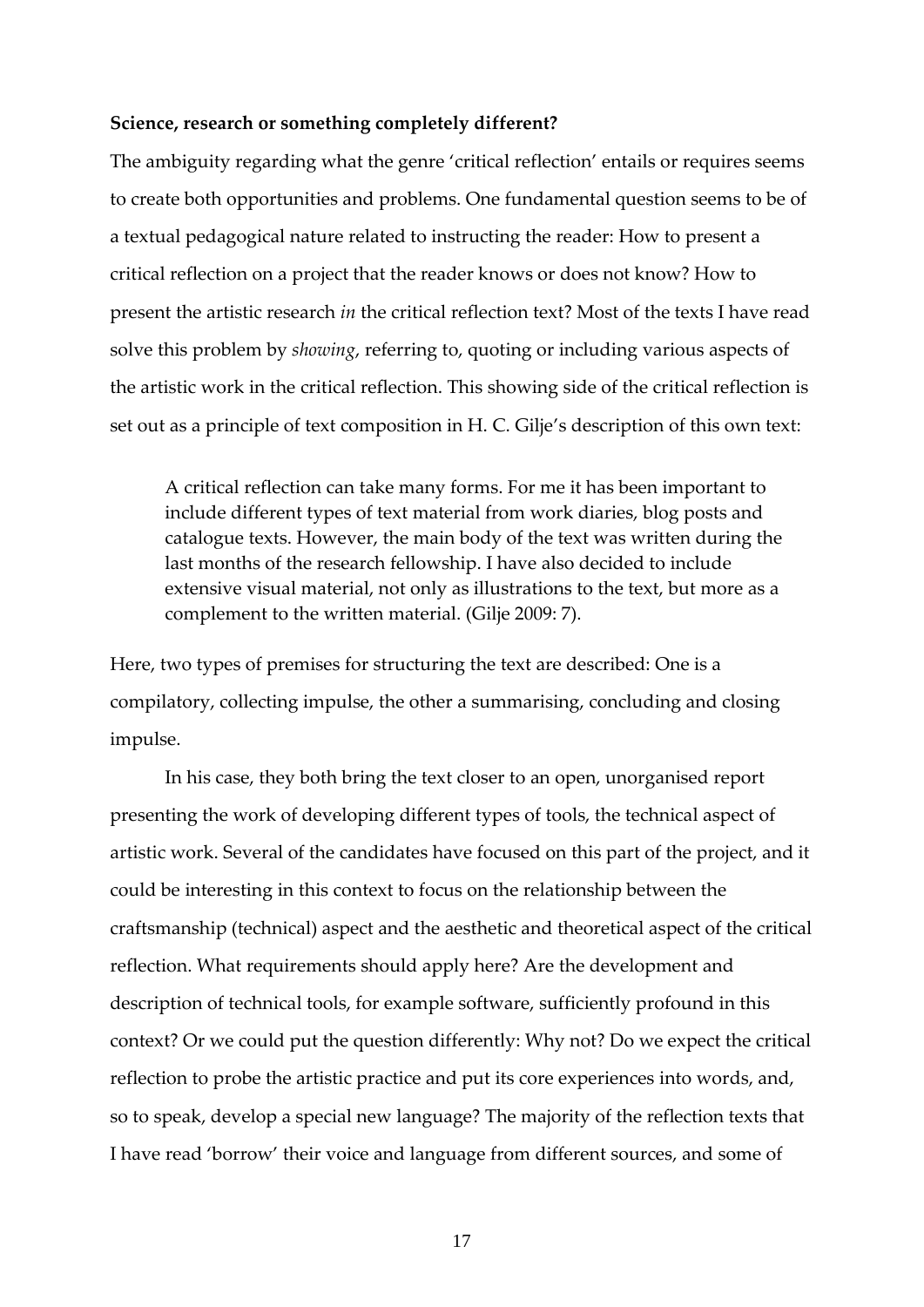these voices can be said to dominate the individual reflection texts.

The technical vocabulary is one such voice. It is perceived as strong, and, within the aesthetic subjects, it is a hegemonic voice that perhaps also brings to mind the harassment we are often subjected to by our stronger and richer uncles in the hard science disciplines.

Other types of technical reflections are related to the practical and concrete work with a musical instrument. Tone Åse discusses different ways of manipulating voices using data processing, while Geir Davidsen's critical reflection text is directly linked to trying out how the instrument is actually handled:

The purpose of this document is to provide insight into my work on techniques for playing the euphonium. I will describe the different artistic projects that I have carried out and my experiences and results in that connection. I will also reflect on my documentation work, with particular emphasis on my work on documenting playing techniques. This is not intended to be read as a scientific document, but has been written to give insight into my personal experience. (Davidsen 2009: 3).

It is necessary for Davidsen to emphasise that it is *not* a scientific work, because, formally speaking, his reflection text (like most of the others) does not meet the criteria for an 'academic text'. But, of course, Davidsen's point goes deeper than the formal textual level: This is not a scientific text, but a text with a different orientation and different ends – including to map and document a practice. Here, he agrees with Aase, who also pursues what we could call an archival, anecdotal strategy, where his own experiences are discussed – on a continuous basis – as he encounters different styles of playing and examples, in dialogue with older and newer musical experiences as they are expressed in different written (and anecdotal) traditions. Thelin's reflection text is also very detailed and close to the 'everyday life' of practice – and for musicians, that means practising, using their hands, fingers and body, and, not least, it is about being able to *read* the notations of another creative artist. It is fascinating (at least for an outsider) to follow the meticulous work that Aase and Thelin (and, to a somewhat lesser extent, Gundersen) do to translate bodily practice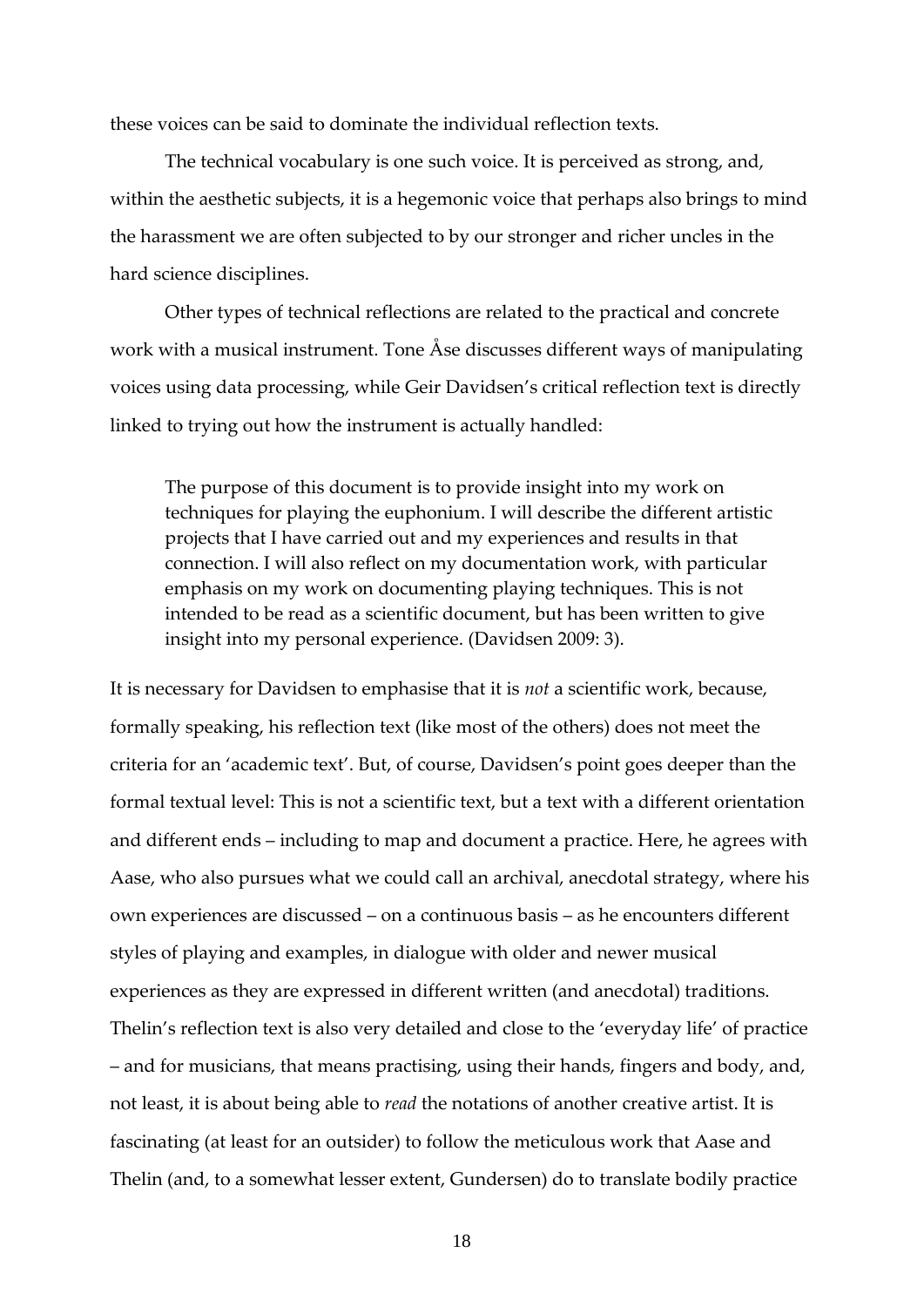into a precise notation system (and vice versa), even though the language they use is specialised. There is also a macro level in Thelin's text at which Boivin's compositions contain instructions for a *full-body* performance of the compositions. Both the composition and the performance thereby move outside a standardised register into a particularised register. In contrast, we could say that Slåttebrekk's work of recreating Grieg's 1903 recordings goes in exactly the opposite direction – here, it is about finding connections between recorded, performed material and a notation that by no means expresses the many variations that can be heard in the performances. In Slåttebrekk's (dramatic) presentation, the numerous attempts to solve these problems in practice resemble a series of scientific experiments that – just before patience runs out – culminates in a breakthrough.

Only a few of the texts comply with the generally accepted norms for references to and citing of sources. Tone Åse's text is the one that bears the strongest formal resemblance to a conventional dissertation. Among other things, this is evident in the way she not only uses, but also problematises the use of different theoretical perspectives. She explicitly states that the theoretical perspectives she draws on will not just serve an external, analytical function, but that they will also be incorporated in the work on reflection and understanding in a more fundamental way:

The theories in use will not necessarily stand out as *theories* along the way: often they will intertwine naturally and rather be identified as theories when taking a step out of the artistic process – taking a comparative view. This intertwining of theories is therefore unavoidable when giving form to the critical reflection. (Åse 2012: 17).

The idea is that theory should not have a secondary function, but be part of the critical arsenal, and – more importantly – be taken from the artistic work itself. This is an important point that is not always made explicit in these texts: that practice also contains theory.

I also wonder whether it is a paradox that, while many of the artistic projects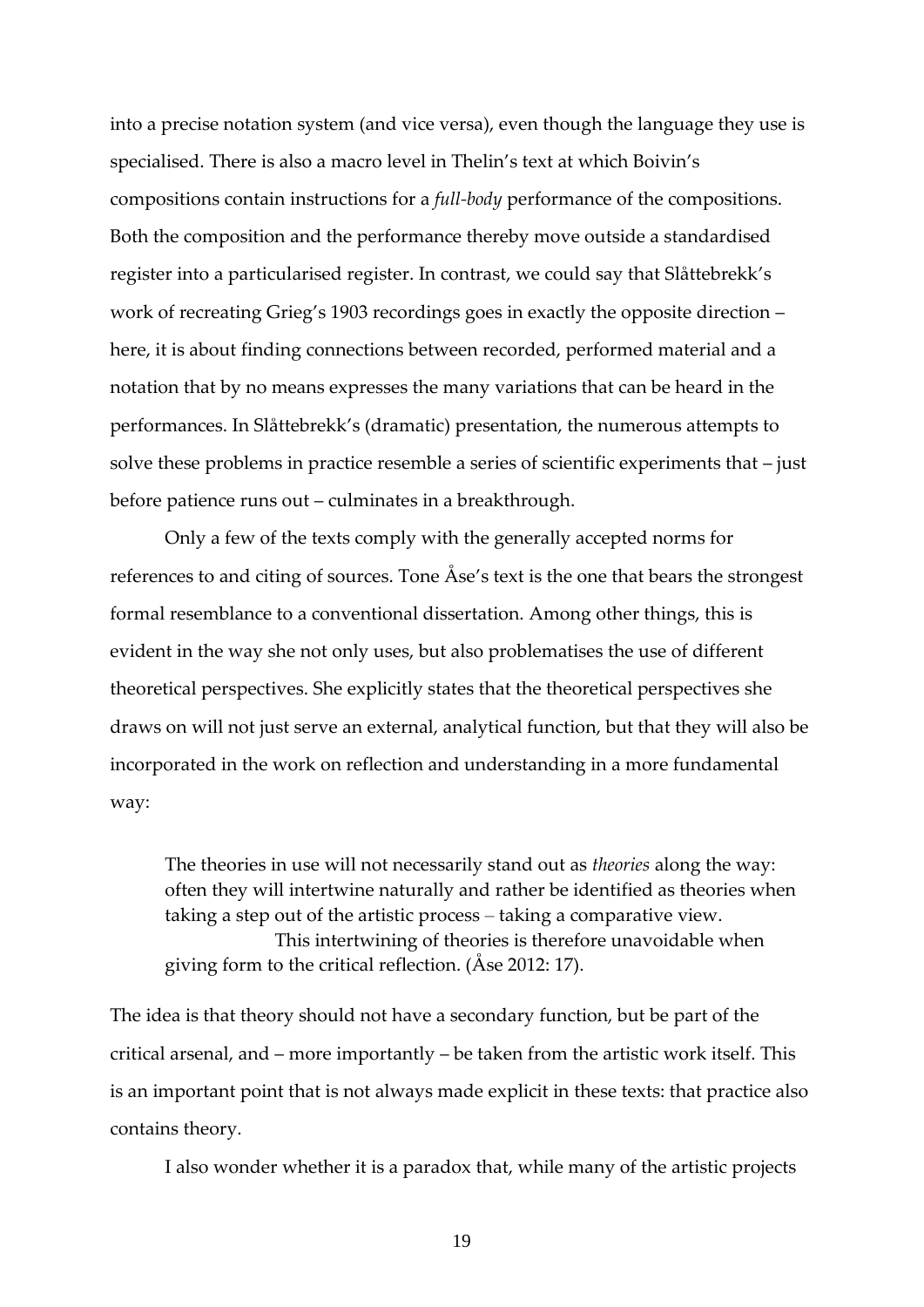focus on transcending the limits of their artistic medium (particularly Åse and Davidsen), the form chosen for their written presentation is rather run-of the-mill, and in a certain sense also not problematised. Davidsen challenges his own instrument, the concert as form and the concert venue, but not the critical text. Does this mean that text is not *his* form or medium? Should it be?

Caroline Slotte is a partial exception to the impression that the candidates have stuck to conventional forms of presentation. A 'scientific' expository form of presentation is also her chosen point of departure, one that she allows herself to deviate from at times, but also one that she constantly returns to and comments on.

In one case (Gómez-Egaña), the artist has introduced other voices in the problematisation of the project: Four *externally commissioned reflection texts* are included at the end, thereby creating a different type of situating and a different type of reflection that raises new perspectives. This can be seen as a very direct response to the instruction regarding *contextualisation* of the artistic project. The four commissioned texts form a series of contrasting comments on the main voice of the critical reflection, but, nevertheless, without *breaking* with it to any great extent – all the critics and commentators' positions are sympathetic to and *within* the artist's project. They add a few concepts, but nonetheless discuss the project using the artist's own vocabulary. Truth be told, these external commentaries serve more to push the overall critical reflection towards the exhibition catalogue genre than to give the impression of an open, polyphone and self-reflective text this was perhaps intended as.

Several of the critical reflection texts discuss the issue of scientific method. Some of the works go far in the direction of emulating scientific genres. Lien's exploration of the work on visual identity often resembles a scientific report, with clearly defined research questions and definitions of concepts. The text is structured like a dissertation, with the research question and *stand der Forschung* chapter first, followed by a methodological discussion and analysis of the 'data material' and research findings. Each chapter also follows the standard structure, with an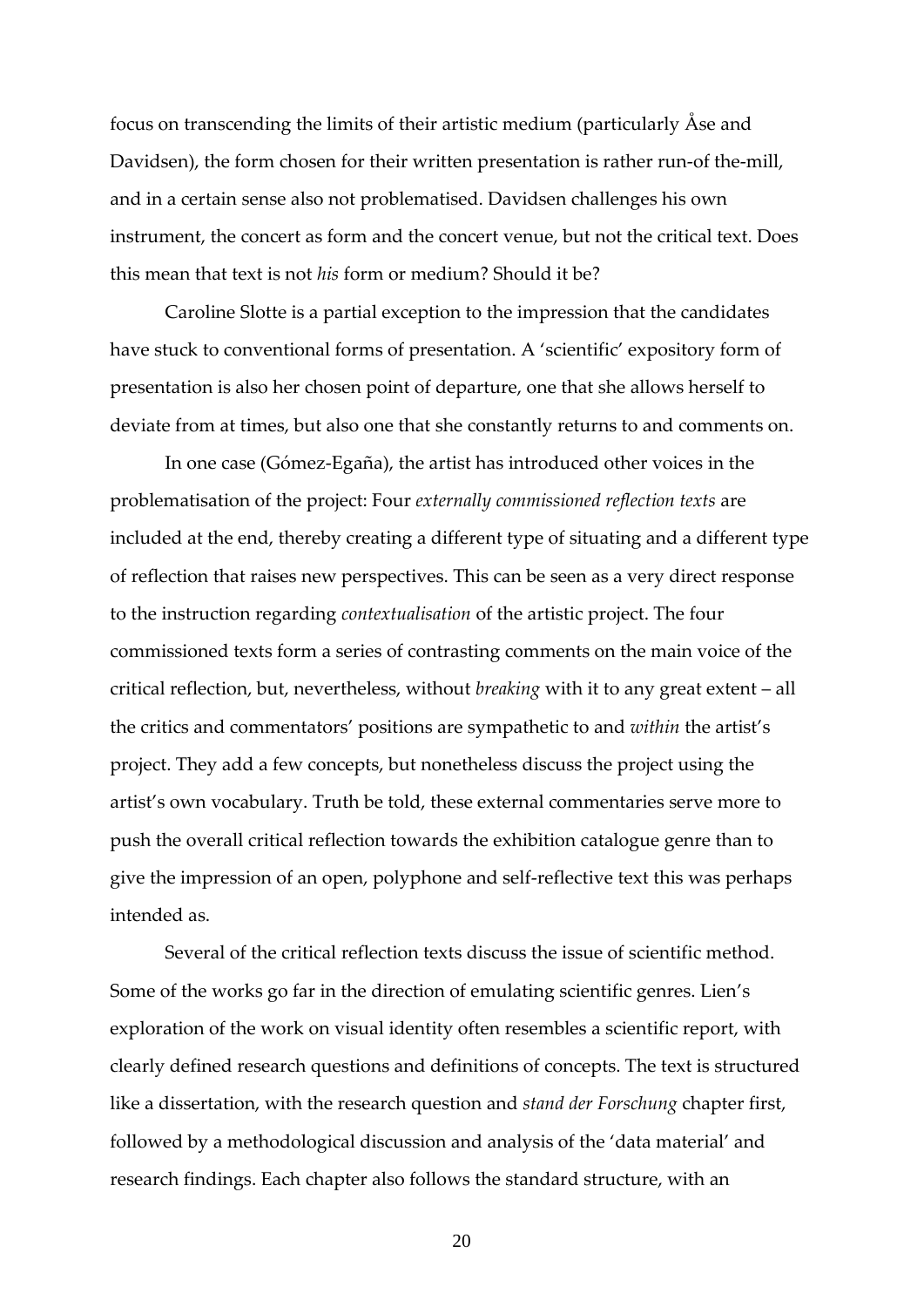introduction, a discussion and finally a summary and conclusion. The first chapter ends as follows:

In the following chapter, I will look at what it means to engage in designbased research and development, and at different methods for involving the inhabitants in the work of finding and communicating a visual place identity. I will also discuss the creative process and the potential conflict between externally oriented work with the emphasis on user involvement and at the same time facilitating a good creative process for the designer. (Lien 2011: 28).

This is followed by a clear theoretical discussion of the problems and expectations associated with *research through design*, in which Lien places her project, methodologically as well as theoretically, somewhere between *artistic research* and commercial contract research. At the same time, however, the text is also dominated by an anecdotal biographical form, which gradually endeavours to gain the upper hand in relation to the pseudo-scientific discussion. In the same way as there is a battle between reporting and biographical narrative in terms of form of presentation, this critical reflection text also seems to reflect an internal dynamic in the project between artistic research and a user-controlled (or user-oriented) development project. In any case, Lien's critical reflection is more conceptual and problemoriented (and with less emphasis on the biographical narrative, although it is also present here, and eventually wins the battle for attention in the second part of the text). It is nevertheless an important question whether this work – one of the best thought-out texts in terms of theoretical scope and problematisation – can be characterised as scientific.

A reminder may be appropriate here of the important distinction between 'science' and 'research', a difference that we perhaps tend to forget in an increasingly technocratic and quantifying world (and that Magnus William-Olsson does not take into account in the quote cited at the beginning of this article). While 'science' deals with what can be measured in a more or less absolute sense, we could say that 'research' is about something quite different. Literary scholar Erling Aadland has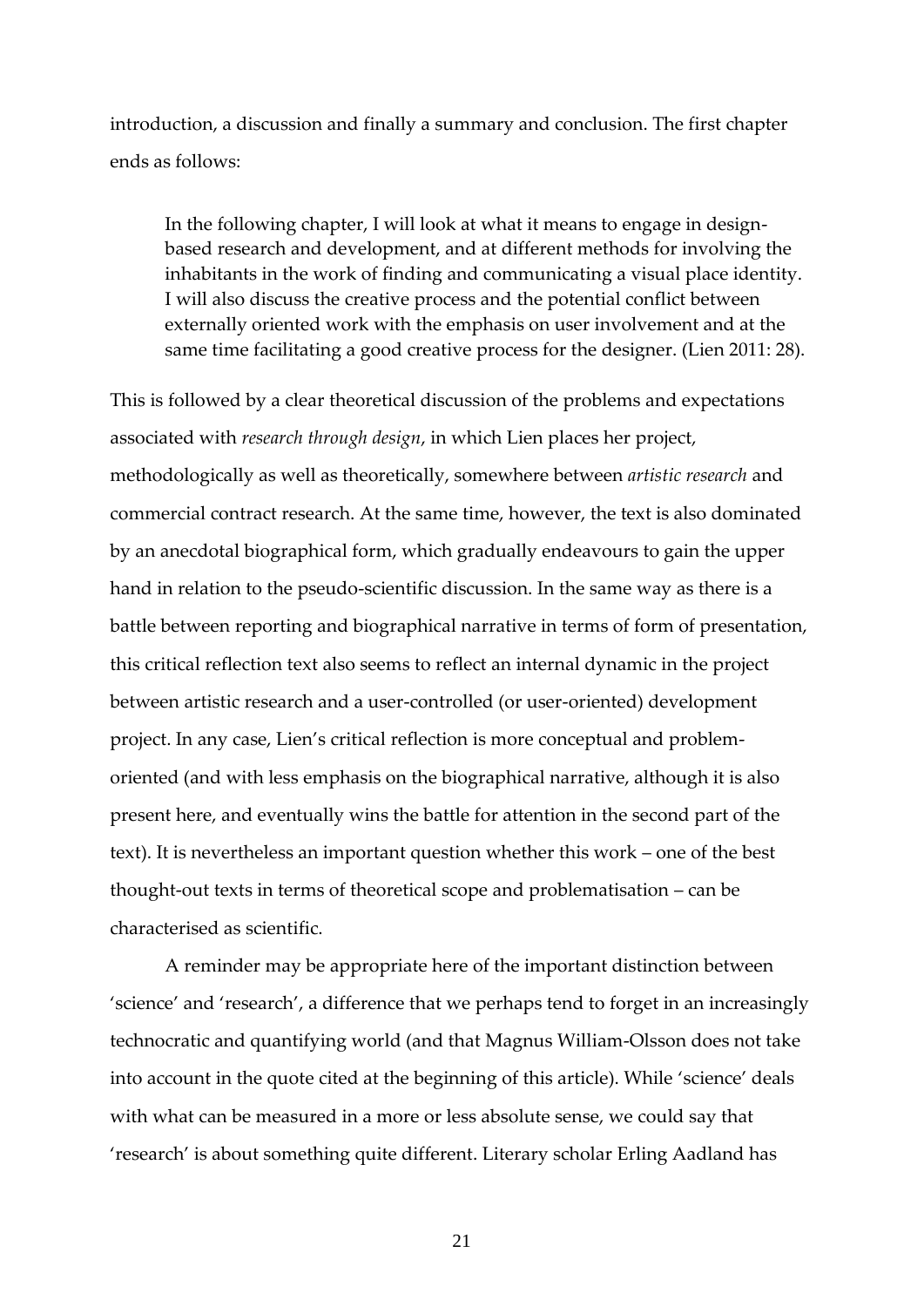tried to point out the importance of this distinction in literary scholarship, but I believe that his endeavours to navigate this area can have wider relevance. In this perspective, research is a more comprehensive and more humane way of approaching the material; '[b]ecause research, unlike science, does not depend on an objectifying orientation' (Aadland 2006: 43). Research is nonetheless bound by requirements of accuracy and an objective approach: 'The methodological nature of research must also be deemed to include its reliability, its absolute zero tolerance of cheating, its open relationship with sources, data and previous research – in brief, research is a non-private, open activity of a methodical nature' (Aadland 2006: 43). The most important difference between science and research in this perspective, however, is that research is not about pure objectivity, but about what happens *in practice*, *in the research event* (regardless of whether the practice in question is interpretative or performative). Science registers, while research is productive and creative.

We could take this view further and try to develop a preliminary theory about what type of reflective work takes place in (artistic) practice. Swedish poet and critic Magnus William-Olsson has tried to establish the term *performative criticism* to say something about how the artistic event or practice always also encompasses its own evaluation and reflection:

the relationship between doing and interpreting is essential to all artistic creation. You try something out and then try with all your mental faculties, ability and knowledge to decide whether it is worth keeping and building on or whether it must be discarded. You oscillate between reading and writing, between playing and listening, between intention, performance and evaluation in order to find an answer in the form of a *way*, a relevant perspective, an example. The ability to answer, to train your sensibility to what has been done is primarily the artist's art, an art that can be refined and changed, sometimes in completely different directions, but always and in all variations without end. (William-Olsson 2013: 13).

As William-Olsson sees it, artistic work is a continuous process of drafts and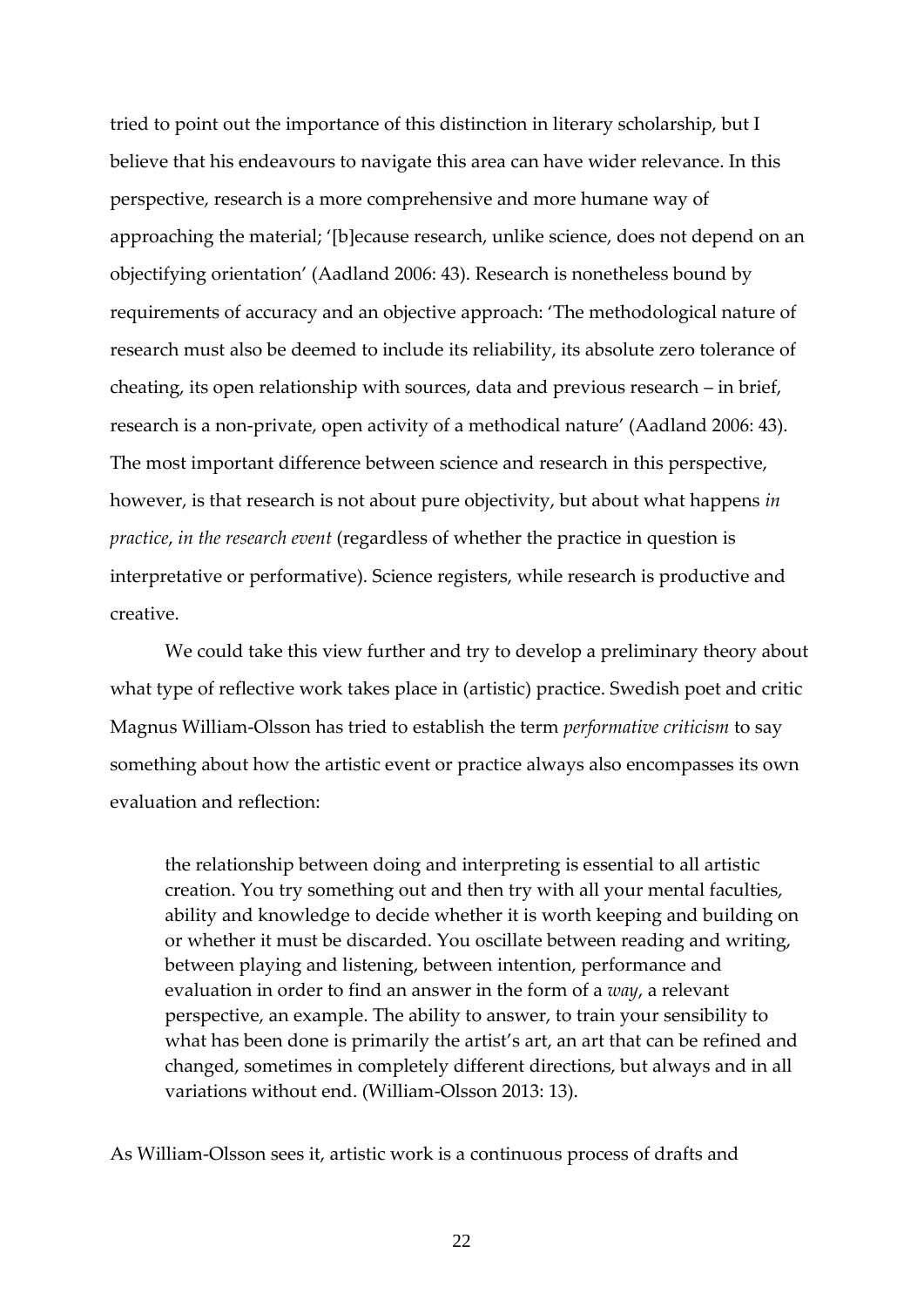answers, which, in its general description, intuitively seems to cover most forms of creative and interpretative work. It is a decisive question, however, how the knowledge acquired through this effort is to be understood and articulated. If it is right that 'the creation of art not only offers a particular way of understanding, but also unique knowledge that cannot be obtained from other sources or in other ways' (14), would that not suggest that this knowledge, this way of understanding, must also take (or take over) forms other than the conventional knowledge genres?

#### **Reflection as – and in – practice**

As discussed above, the basic model of presentation followed by comments is, logically enough, the form chosen by most of the research fellows. Usually, more of the text is devoted to presentation than to the commentary, and the presentation typically consists of a discussion about projects carried out and issues – often retelling and dramatising the story in the past tense: I did A, which led to B. The temporal situating of the reflection text can perhaps explain why such conventional narratives have become so dominant, and Per Gunnar Eeg-Tverbakk's description of the reflection text as a post-hoc (and formally mandatory) part of the project is representative: 'I wrote these reflections a long time after the practical parts of the research fellowship were completed' (Eeg-Tverbakk 2012: 2). He believes that this distance in time had both positive and negative consequences for the reflection text: 'The temporal distance has relaxed the relationship to the different activities and made it possible to see new aspects of the work. At the same time, this distance allows for retrospective rationalisation and interpretations that may obscure the actual turn of events' (3). The distance has also made it more difficult to see the reflection as 'performative'; in such cases, we could describe the reflection as evaluating and contemplative rather than *practising*.

In many cases, discoveries and reflections are also presented as gradual 'drips' of understanding or reflection that arise during the course of the (chronological) presentation, for example in Andreas Aase's text: 'As my work has progressed, I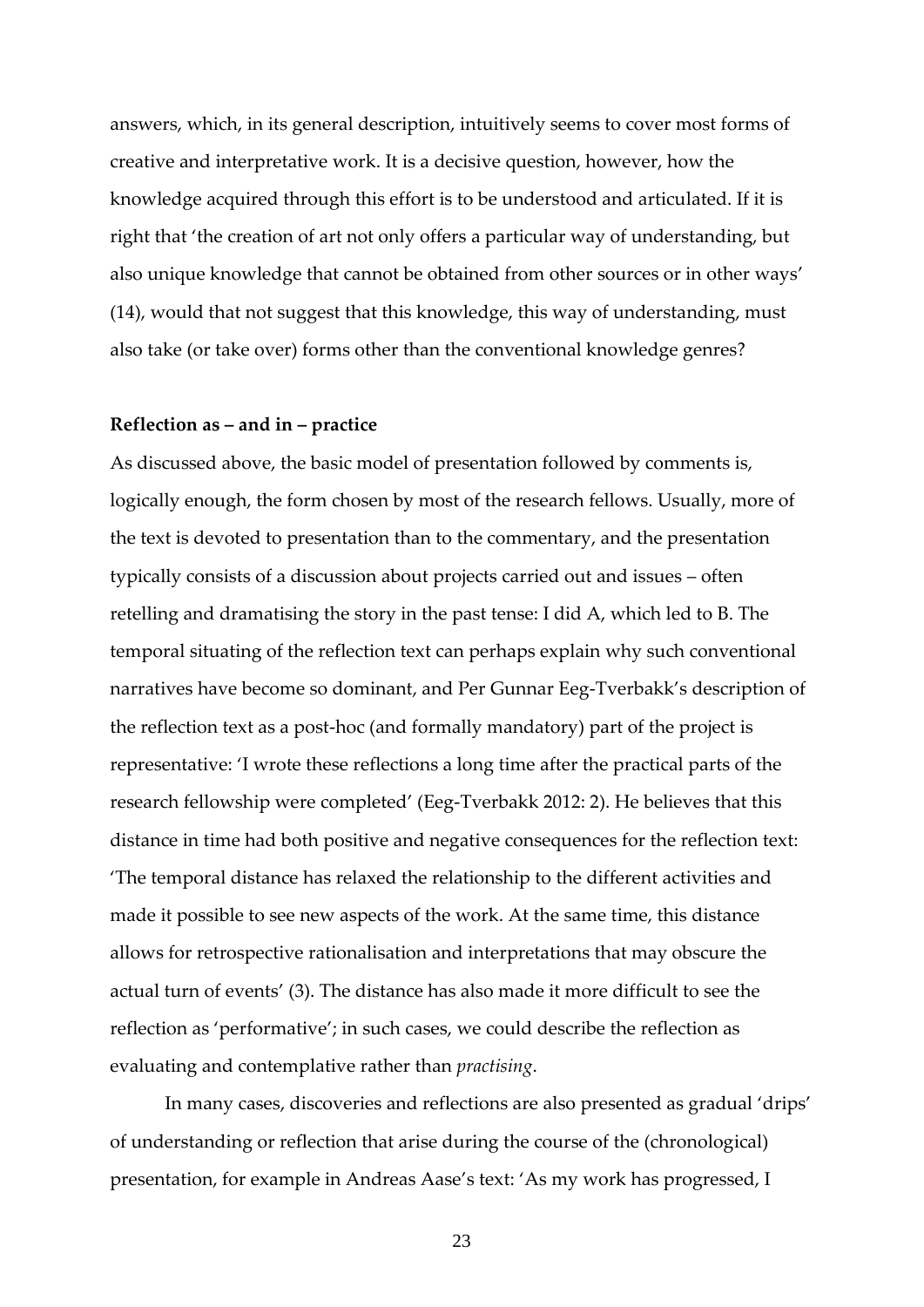seem to notice that fiddle-like ornaments have crept into my improvisations without a conscious practice effort.' (Aase 2009: 93). Such diary-like registrations are widespread, and most frequent by far among the musicians. However, this type of practical self-reflection does not as a rule make the candidates – or the reflection text – stop and dig deeper.

A descriptive mode can be said to dominate, but one that occasionally opens itself to other experiences, as in the above example from Aase. We also see examples of the usual biographical project/career description dissolving into other narratives. Caroline Slotte approaches this way of thinking and writing when she plays different types of texts and voices off against each other – short biographical prose texts, descriptive reviews of technical execution, interpretative comments on the work of art etc. This crossing of boundaries is even clearer in the exhibition catalogue, which in itself serves as a type of critical reflection. In this way, she carries out a textual exploration of which voices can help to communicate what she describes as the 'core' of the project. The objective, reasoning voice also has its function. Among other things, it clarifies for the artist what the methodology actually looks like. Although Slotte ends her critical reflection by, in a somewhat resigned manner, concluding that, while she has not developed her artistic practice as much as she might have wished to, there is nevertheless a discernible movement between different subprojects – and the way in which they relate to each other:

I wrote above that sheer curiosity drove me to work serially. It is true that my method is built largely on an object-by-object progression: What happens if I subject this object to that treatment? Nevertheless, as a series evolves, I strive constantly to achieve sufficient variation from one object to the next, complementing the totality with objects that contribute new information and fill out the series. (Slotte 2011: 11).

Slotte's reflection text describes a number of sub-projects, constantly pursuing new elements from project to project, and the reflection text shows how insights develop that are then used in the next sub-project.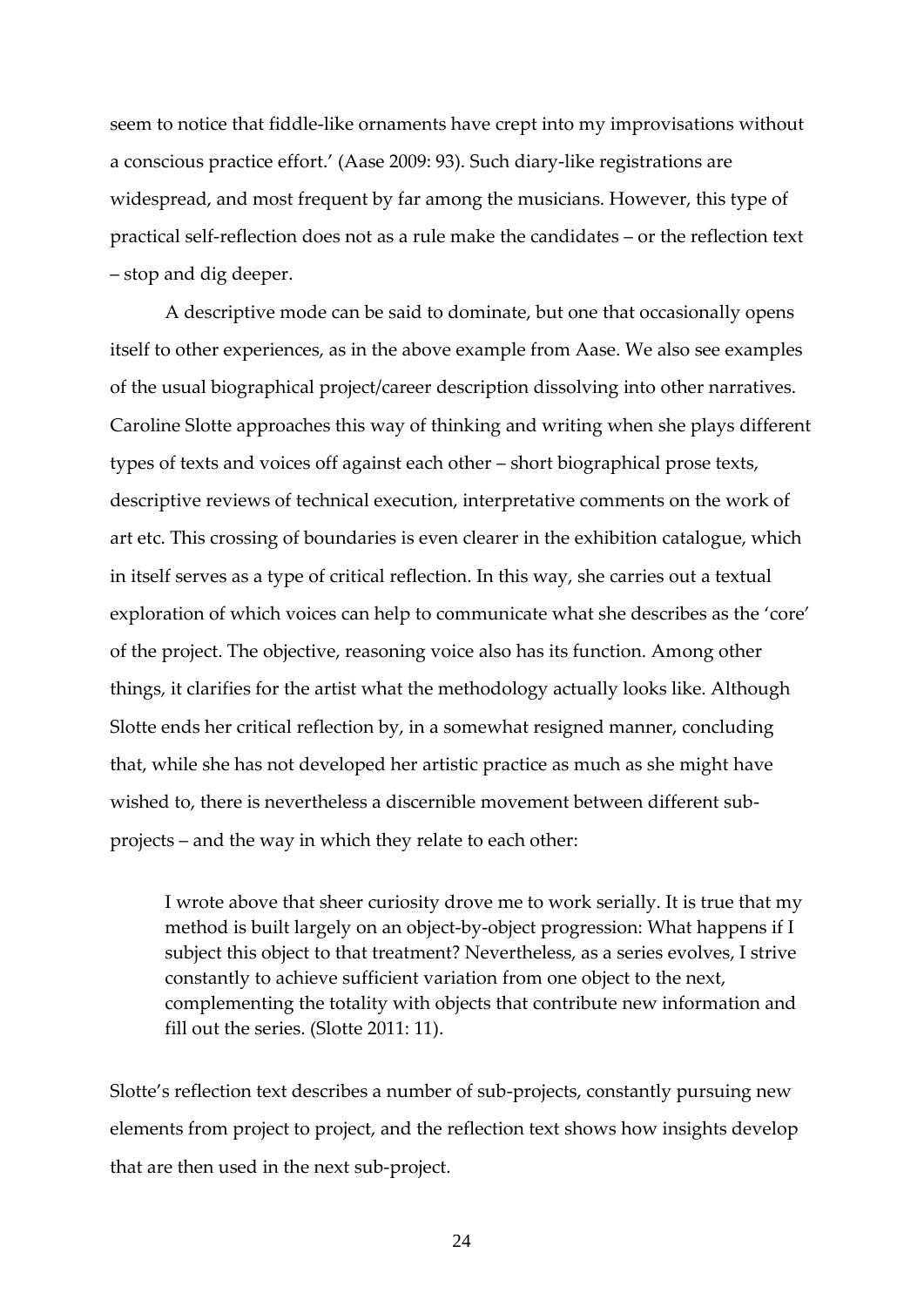It is clear in the case of several of the research fellows, however, that the work on – and problems relating to – the articulation of experiences make it difficult to achieve specific insights. This is particularly clear in Diesen's work on the concept of 'vision', and the movement from a limited, project-specific definition of *vision* to an overarching, general (and personal) definition of vision as an 'outlook' or '(artistic) philosophy of life'. The interesting thing about this particular text is that the two-part critical reflection so clearly demonstrates the problem of articulation. The video essay elegantly highlights the issues through a multifaceted discussion in which a range of voices and perspectives make themselves heard in a language that Diesen masters (structure, editing, direction). The written part of the reflection, on the other hand, generalises much more. The written discussion develops into a general theory of art, thereby moving away from practice and into a field, namely aesthetic philosophy, where the requirements as regards formulation and precision are dramatically more stringent than in the more limited 'artistic self-assessment'. In a nutshell, we could say that Diesen here demonstrates a simple, but important point: Most specialists think best – and most precisely – in their own specialised language.

#### **Critical reflection – on what and for whom?**

It is an important question how the theoretical-philosophical reflection is rooted in the artistic practice. It is also crucial how it is situated in relation to other contexts. As instructed in the guidelines, all the reflection texts contextualise their artistic practice in relation to at least two backgrounds: one (international and/or national) artistic arena and one personal horizon of experience and interests. If I were to evaluate which reflection works are *good texts*, it is my clear impression that the more or less purely biographical (or summarising) form of presentation is the least interesting. Without a genuine grounding in the most artistic aspects of the project, the (auto)biographical form seems surprisingly uninteresting. I will give some examples of attempts to reconcile these two horizons.

In brief, Tone Åse's project deals with articulation in the concrete sense, and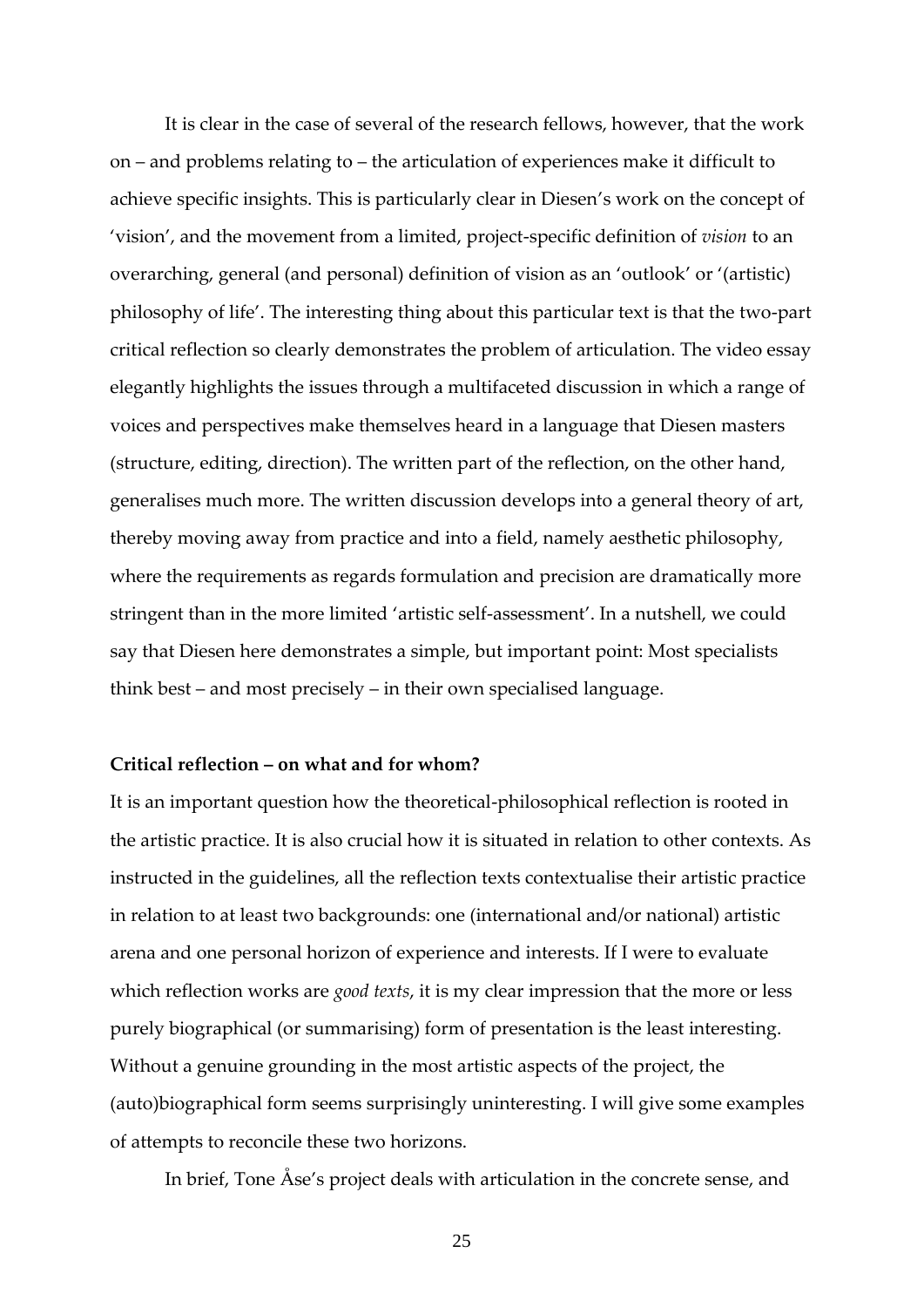with the possibility of expanding the human voice's register and forms of expression by means of electronic manipulation of song and other voice-created sounds. It is thereby also about the relationship between the intelligible and the non-intelligible, i.e. what results in different types of 'meaning' and what is not automatically perceived as meaningful. It is an explicit aim to problematise this distinction:

Meaning can be experienced in several ways and as many nuances. It seems reasonable to think that the highest clarity of meaning comes with verbal/textual utterances, with intelligibly spoken words, presented in a clear, natural way, as with a good radio voice. Still, one could argue that non-verbal, but easy recognizable, sounds or expressions referring to concrete emotions (screaming) or phenomena (engines, dogs barking,) could provide the listener with equally meaningful information as words do. So *clarity in meaning* is not easy to define. (Åse 2012: 78).

This reflection could be read as a meta-comment on all the work on critical reflection. For all the artists involved, it is about navigating the space between meaning and what we might call not-yet-meaning, with a clear and explicit expectation of achieving – or communicating – a certain *clarity of meaning* through the critical reflection.

Pedro Gómez-Egaña's projects are all about the exploration of concepts, ideas and *impressions*. Many of his works are centred on the relationship between something ordinary, normalised, functional – and what transcends normality: disaster, destruction. For example, one of his video productions, a kind of commentary and information film, is about how the televised universe feeds on disaster and cultivates its absolute power as an exception and a unique, indescribable event, but has also developed a complex and effective battery of dramaturgy and dramatisation techniques – i.e. articulation – to control and exploit the disaster. In other works, he highlights and stages variations on the disaster motive, often with humour, but nearly always with a consistent focus on disaster and on our, the onlooker's, understanding of it. Thus we could say that a form of critical reflection is incorporated into the basic theme of the project: Disaster is a random event that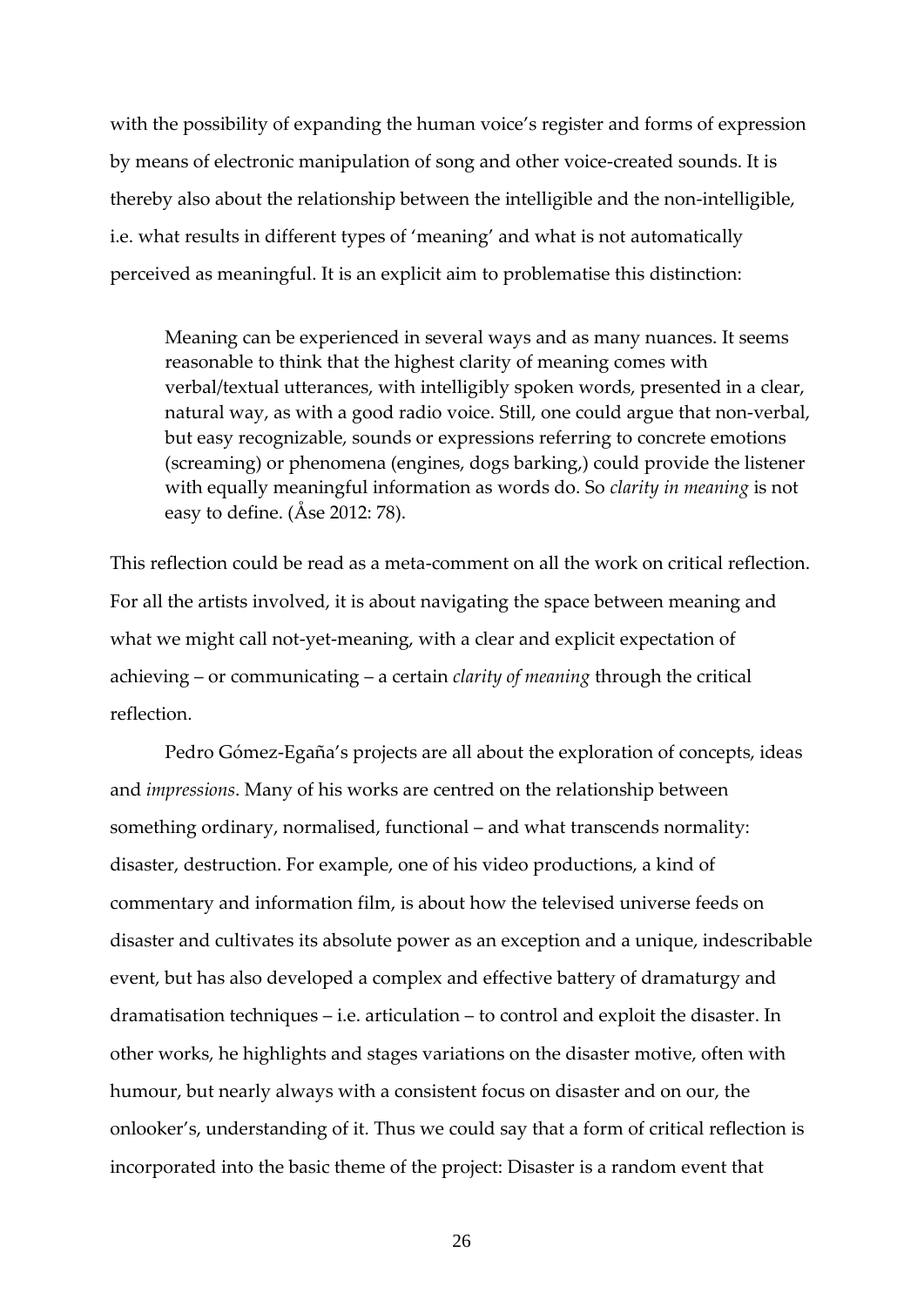strikes suddenly, a state of emergency that we lack a vocabulary to describe, and that we can therefore only try to prepare for, without knowing what the preparations should be. And *once* it has struck, we can only try to understand what it is that has happened – and we must do so without a ready-made vocabulary.

The fact that the core of the project is formulated as a concept (disaster anxiety, nervousness etc.) means that the reflection text also has a greater responsibility to explain. Development work at the ideas level is being done here, and the reflection text builds up a dramaturgy that progresses from a description of a vague impression to a concrete concept. It may not be a dramatic 'discovery' or research 'breakthrough', but it is nevertheless an insight that the reader perceives as having been *developed through writing*. In the reflection text, this is described as follows:

The notion of trauma appeared towards the end of a reflective and practical journey that, in three years, has moved between anxiety, alert, the catastrophic, and the ghostly. This journey has seen a shift in an iconographical material, from concrete imaginations of future disasters to suggestive scenarios of empty homes, empty warehouses, mysterious spectacles and lost, suspended characters. (Gómez-Egaña 2012: 26).

The submitted critical reflection shows that Gómez-Egaña has a strong personal investment in his approach to disaster: Already on page 5, he identifies the fear of accidents with his own diagnosed anxiety.

His reflection work is thus a text that links together works of art, themes, the work process, biography, pathology and sociology in an attempt to understand an artistic practice that is about trying to understand – and to expand the understanding of – work on ideas relating to different types of anxiety and fear. As a philosophical reflection on the permanent social 'anxiety' of our time, the reflection text often relies on assertions. It is only once it investigates its own basis, the artistic statements and the spaces between them and the (post-hoc?) reflection that it appears to 'work', both for the writer and the reader.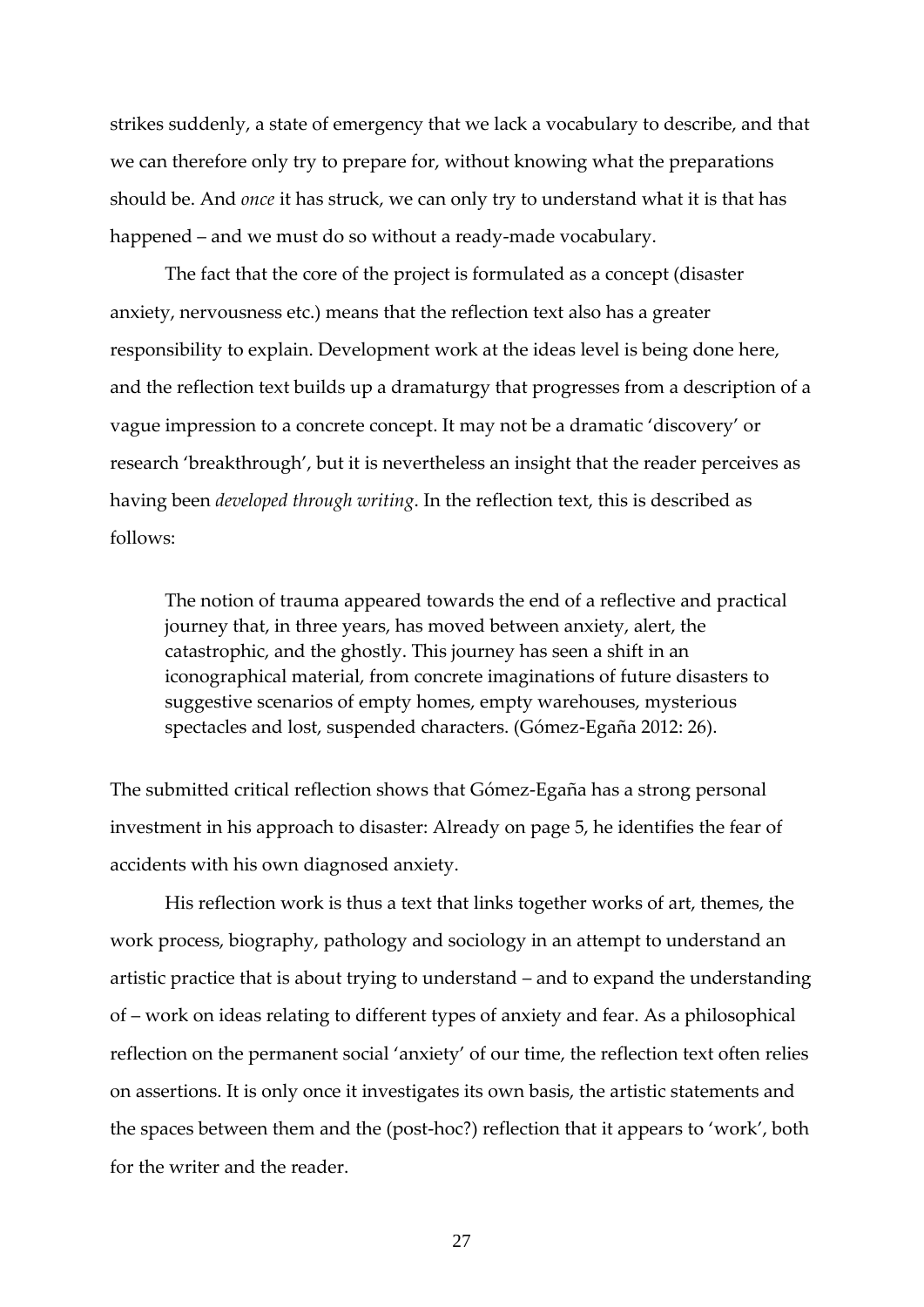A fairly crucial question for every author of a text is the question of who one is writing for, and how one chooses to understand – or 'construct' – one's audience. How have the different candidates understood the target group and the situation? It is no exaggeration to say that the task has been fairly freely interpreted. Naturally, all these texts are part of a kind of *self-reflection* in which focus is on how the artist views and investigates his or her own practice, and on the artist's own understanding and insight in relation to it. This can largely be thought of as a form of essay writing in the old-fashioned sense: An I who speaks to itself, largely also about itself. To a certain extent also *for* itself, and this is something I see as problematic in several of the critical reflection texts I have examined, namely that they are to a certain extent hermetic or self-enclosed in that they do little to seek a larger arena for discussion. The critical reservoir and vocabulary thereby remains small.

The text that perhaps best expresses which framework it should be understood within, and also provides a user manual for the critical reflection text, is Caroline Slotte's. Like Eeg-Tverbakk, she also tries to make productive use of the retrospective perspective:

This text was written towards the end of the research fellowship and can be seen as a form of travelogue. Its purpose is to visualize, discuss and give a background to my artistic research. The text should accompany us – you, me – through the most crucial stages and themes of the work, thereby enabling us to relate to, talk about and evaluate the development of the project and the end result. (Slotte 2011a: 6).

Here, the reflection text is seen as an *articulation tool* that can enable both the artist and the reader – 'us – you, me' – to relate to and evaluate the project. It is no coincidence that we find this very crucial point so clearly formulated. Her project is summarised in one sentence as just such an attempt to create meaning and to say something about why: *'I have tried to make meaningful objects, after which I have tried to say something true about why I made them.'* (6).

Some of the candidates have interpreted the situation as being a form of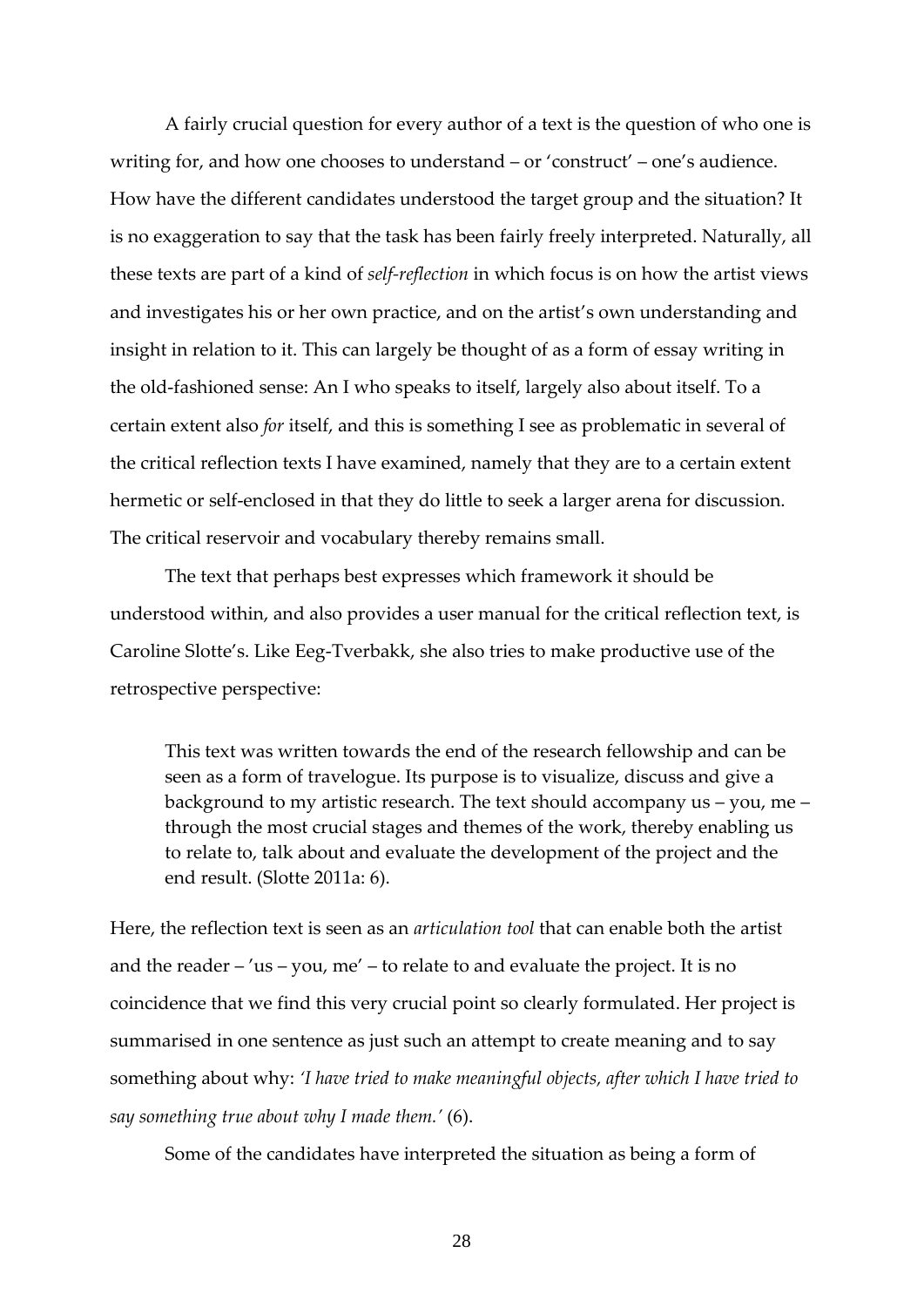*justification* of their project rather than merely a final report summarising the activity. As I see it, this is some way from the mandate given for the critical reflection. This may well be unavoidable, since 'critical reflection' *is* vaguely defined in the premises, and not all the individual projects have been decided and described with the same clarity. To some of the research fellows, this may only become clear in and through their work on the reflection text, that is, in hindsight. In several cases, the critical reflection text clearly states that something crucial is discovered during the reflection and writing process. The texts that most resemble reports and summaries stand out here as often being more structured and organised, but perhaps less insightful.

The reflection texts thus communicate insight into the authors' artistic practice in two distinct ways: by presenting it more or less in *report form*, and by showing practice and its place in a critical/expository discourse, and by opening up the process behind the work.

Several of the texts appear to be trapped in the logic of project description where the writing is done within a familiar framework: 'selling' a project, describing the parts of the project and its feasibility. Reporting during and after project implementation also has a central place. It is my impression that the reflection texts have, to a certain extent, acquired the status of final report in this framework. These report texts are also less interesting as *texts*, although they are capable of communicating relevant and interesting points and insights (the intended reader in the most report-like texts also appears to be a formal assessment body within the educational field).

#### **Critical reflection as productive work?**

As William-Olsson touches on, it is possible to consider every artistic practice as a critical, i.e. reflective and assessing, statement in itself. In that case, it may be as much a matter of *reading* one's own practice and process as of reporting on it. And as we know, reading means interpreting. What will artists find if they read their own artistic work in this manner? A pragmatic answer to this question can be found in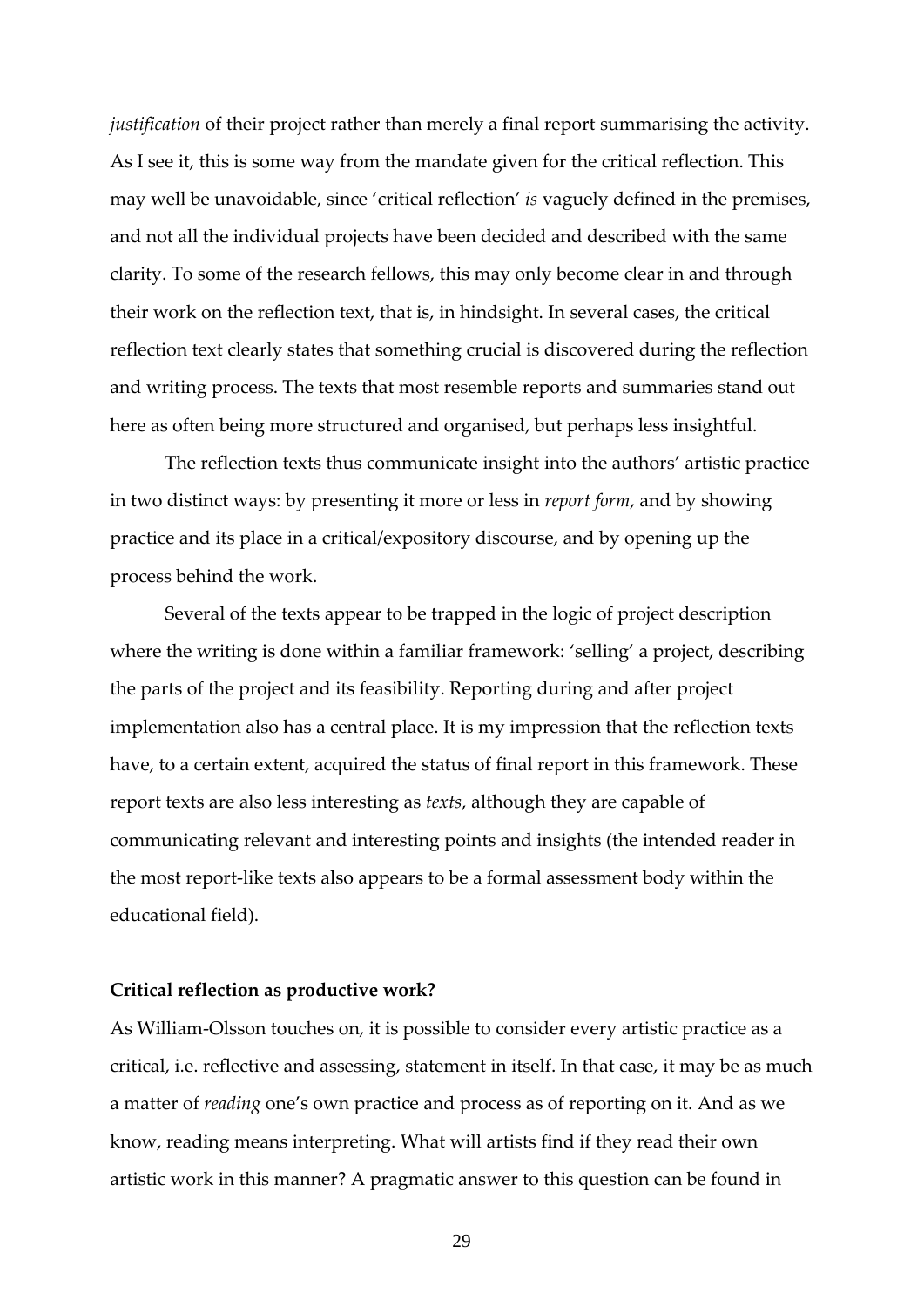Tone Åse's text: 'During, and through my research, I have gradually become more aware of the *genre* and *field* I relate to, i.e. my *artistic landscape*' (Åse 2012: 21). She relates this to Aslaug Nyrnes' topological way of thinking in the essay *Lighting from the side*, but Åse makes the point that it is *her own* artistic topologies that are being negotiated. Interestingly, she primarily uses spatial metaphors when establishing the categories within which she discusses different types of voice and sound functions. She uses the main categories 'broadened' and 'narrowed' voice, and 'placed' and 'reconstructed' voice to describe what the different processing tools can do to the vocal material. These categories have a productive function. However, they also create some clear frameworks continuously referring back to a 'normal' or 'neutral' unprocessed natural voice.

But this discussion of the human voice as a malleable material, which fills a whole chapter, also raises another question, a question of principle: Is Åse endeavouring to find concepts and reflection tools that she can use in her own practice, or is she exploring this field in general and in principle? The difference may seem small or sophistical, but I believe that what we see here may be an interesting distinction between artistic research – the exploration of own practice – and conventional research. In any case, it is clear that the temperature in the text rises when it approaches the artist's own practical experience, and perhaps particularly in her meeting, or confrontation, with her audience. This is where Åse's critical reflection really comes alive. For her, and probably for most of the others as well, one of the main aims has been to succeed in getting to grips with such a central theme or issue in their own practice.

In several of the candidates' work, but most clearly in Caroline Slotte's, such an issue that appears to be important emerges in the reflection work: namely that the artist begins to see his or her material as a conversation partner, and the artistic work is understood within the framework of a sort of 'negotiation' where the artist and the material (in Slotte's case particularly old used porcelain objects) exchange experiences and, so to speak, share memories. Would this insight have emerged so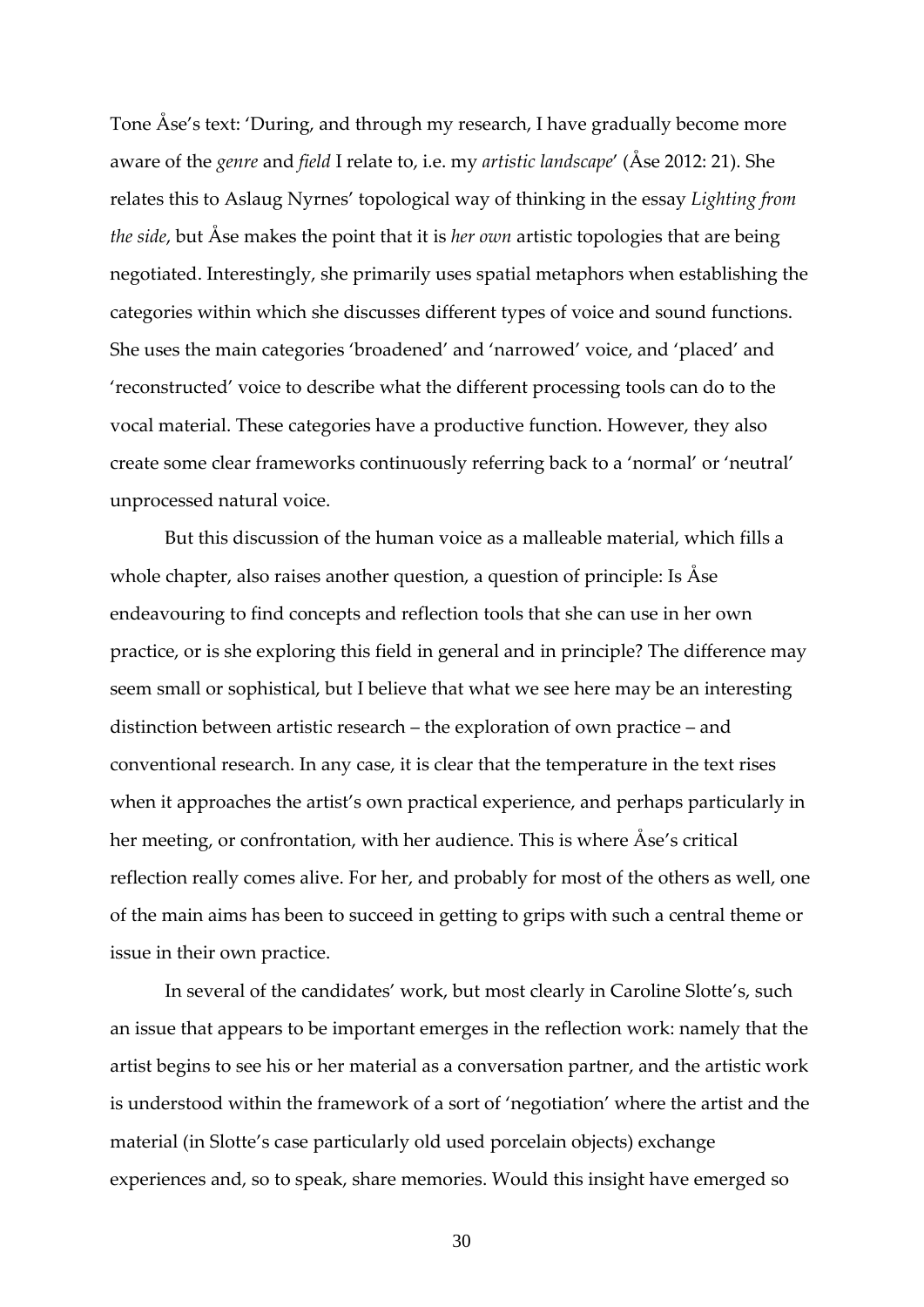clearly without this articulation work and without the focus on articulation, verbalisation and (self-)reflection that the Research Fellowship Programme requires?

In the conclusion to Slotte's text, a new core place of this kind somewhat surprisingly emerges. Interestingly enough, this takes place together with a recognition that the artistic exploration of the serial and the material has come to an end, like a closed chapter. The new place is the place of writing:

Concerning the written part of the project, it is *how*, rather than *what*, I have written that has perhaps contributed most to development in the field. I have looked for verbal alternatives to the detached, academic voice when writing about my work. In particular, I have explored subjective writing as a means of accessing the knowledge development that takes place in practice when a work of art is created. 'The artist as writer' is a theme that has fascinated me, and thus the discussion of the role of text in artistic research, and in artistic practices in general, has taken a prominent position in my project. (Slotte 2011: 80).

This important twist at the very end of the reflection text does not arise from theoretical input, but from Slotte's continuous conversation with herself and her material, and one might ask: Is it the critical reflection that has generated this new impulse? Has the critical reflection taken centre stage, or have two practices melted together?

# **What –** *on earth* **– is critical reflection? A possible conclusion**

In my opinion, the reflection texts can be seen as practical answers to three central questions, which the candidates emphasise (sometimes very) differently: 1) the relationship between their own artistic practice and the surrounding field, 2) the relationship between their own artistic practice and the problem of articulation, and 3) the relationship between their own artistic practice and their personal experience of theoretical work and reflection work.

In conclusion, the critical reflection texts that I have read and commented on can be assessed in relation to the following: all the texts document artists and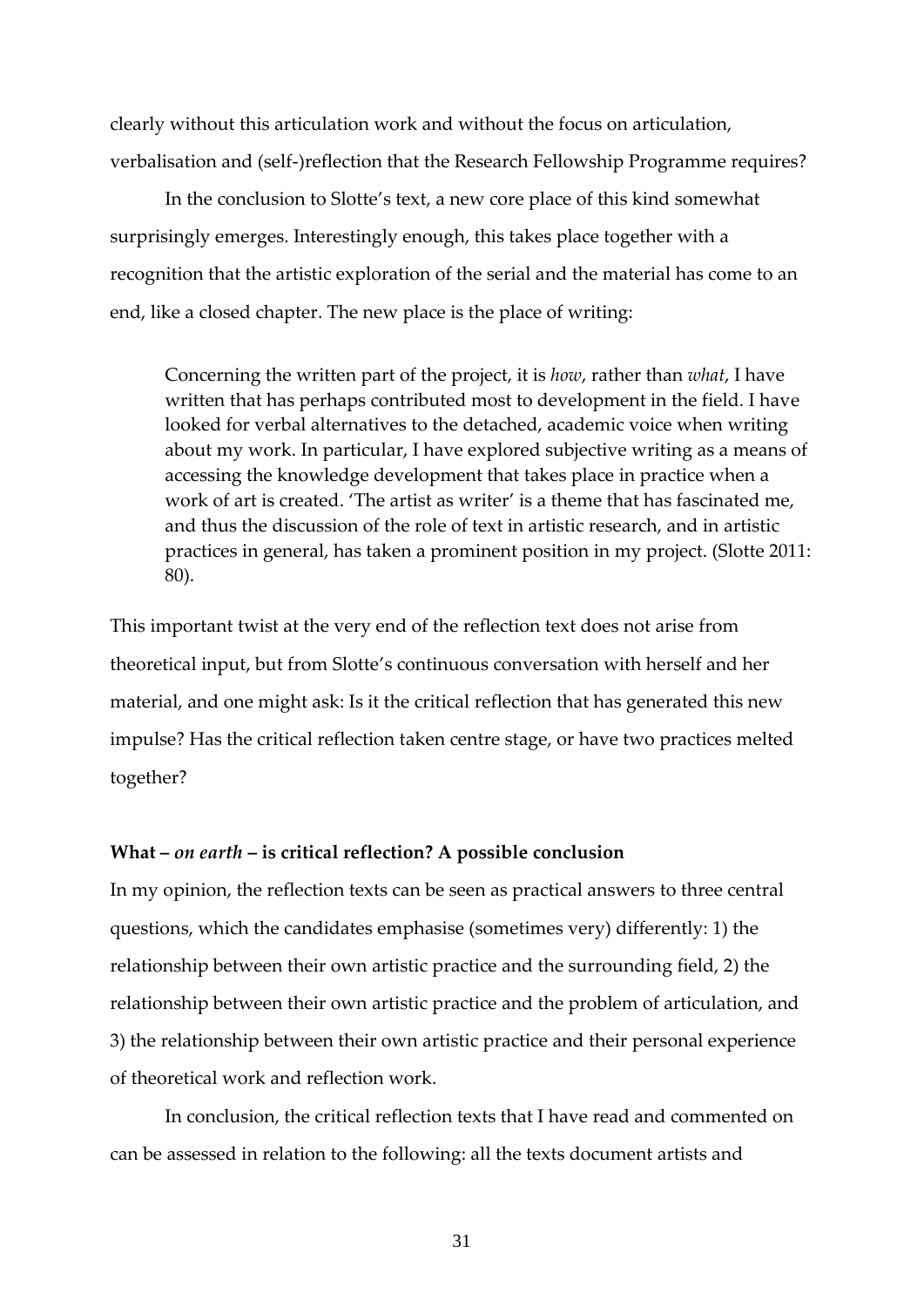practitioners who are capable of discussing, i.e. putting into language, their own practical experience. To a more varying degree, also depending on which field the artists belong to, these texts display new and unorthodox ways of reflecting. It is striking (but not surprising) how many of the research fellows fall back on wellknown available forms. The main reason why this is no surprise is that it is difficult to develop one's own expressions and genres, and it may not be possible, therefore, to answer an unequivocal 'yes' to the question of whether the Research Fellowship Programme has succeeded in producing 'new forms of reflection and knowledge'. Perhaps the most discouraging finding is that few of the candidates have really succeeded in situating their projects within a larger reflection space, i.e. in a conceptual and theoretical universe. What is lacking, to put it briefly, is some concepts and theoretical perspectives that could help to link the concrete, personal experience with a bigger artistic discourse in a way that is not seen as external or academic. Here, we might have expected the Norwegian Artistic Research Programme to contribute more to the development of theory and conceptual work. Judging by the submitted reflection texts that form the basis for this article, however, work still remains to be done. Work on both theories and concepts, but also, and perhaps most importantly: the work of arriving at a mandate and a form for *the critical reflection*.

## **Literature**

Davidsen, Geir 2009: *Wikiphonium. Kritisk refleksjon* (UiT) Diesen, Trygve Allister 2010a: *On the Nature of Vision and My Personal Vision. A Critical Reflection* (The Norwegian Film School) Diesen, Trygve Allister 2010b: *Being the Director – Maintaining Your Vision while Swimming With Shark*, video essay (The Norwegian Film School) Gilje, Hans Christian 2009: *Conversations with Spaces* (KHiB) Gómez-Egaña, Pedro 2012: *15.05.2006 – 21.04.1976 – 19.01.2012* (KHiB) Gundersen, Jostein 2009: *Improvisation. Diminutions from 1350 ad. to 1700 ad* (The Grieg Academy) Lien, Linda 2011*: Identitetsdesign for geografisk avgrensa område: Den kollektive*